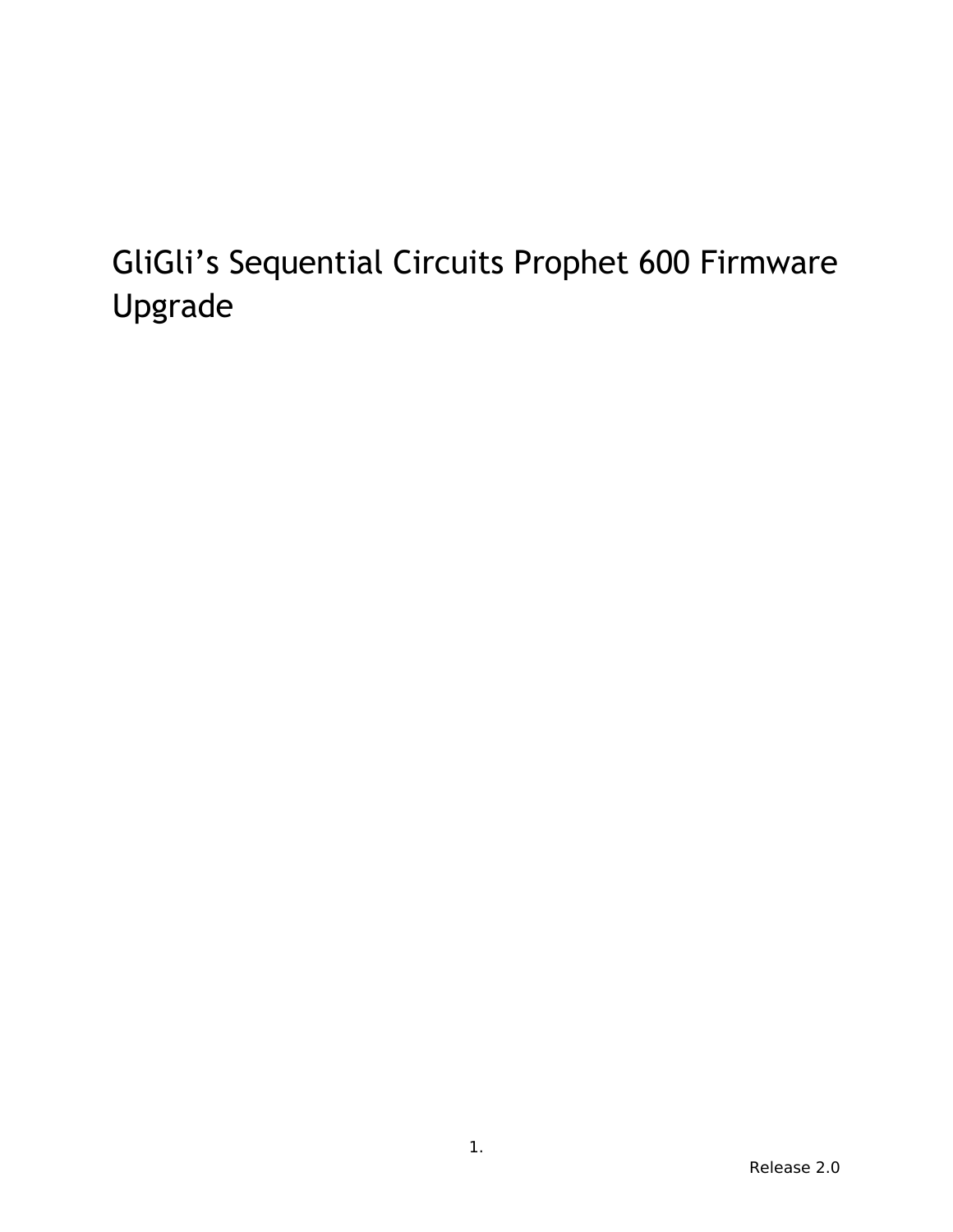# **Table of Contents**

<span id="page-1-0"></span>

| <b>Value Display</b>           |     |
|--------------------------------|-----|
| <b>Oscillator A and B Mix</b>  |     |
| <b>Negative Values</b>         |     |
|                                |     |
| <b>LFO Waveform</b>            |     |
| <b>LFO Speed</b>               |     |
| <b>LFO Target</b>              |     |
|                                |     |
|                                |     |
| <b>Pitch Wheel Range</b>       |     |
| <b>Pitch Wheel Assignment</b>  |     |
| <b>Pitch Wheel Calibration</b> |     |
|                                |     |
| <b>Wheel Depth</b>             |     |
| <b>Wheel Target</b>            |     |
|                                | .17 |
|                                |     |
|                                |     |
|                                |     |
|                                |     |
|                                |     |
|                                |     |
| Loading                        |     |
| Saving                         |     |
|                                |     |
|                                |     |
|                                |     |
|                                |     |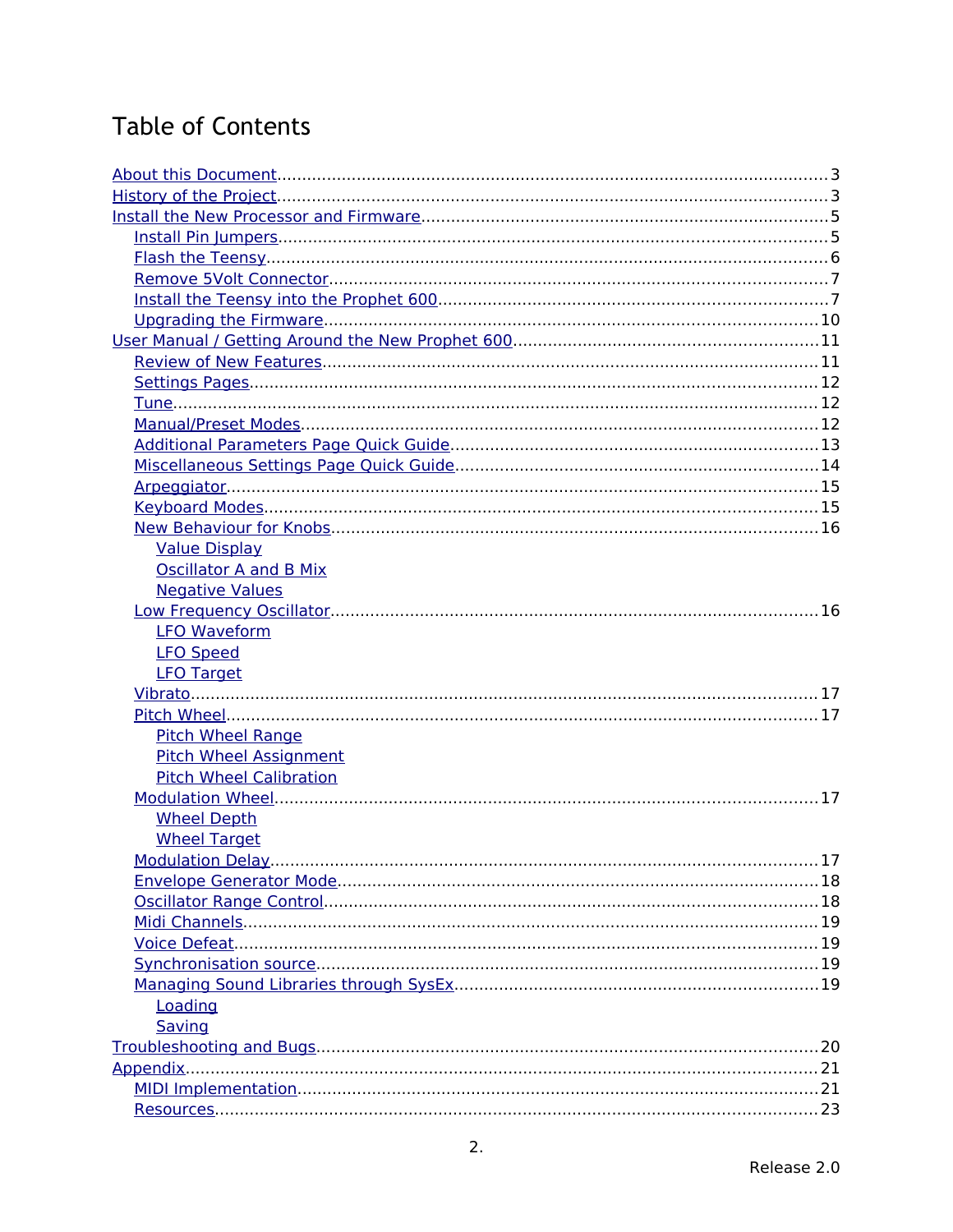# <span id="page-2-0"></span>About this Document

This document captures all information regarding the GliGli firmware upgrade for the Sequential Circuits Prophet 600 synthesiser using a Teensy++ 2.0 USB Development Board as a drop-in replacement for the original Z80 microprocessor. This manual is for the 2.0 release.

Please understand that following these directions and completing these steps are presented at the user's risk. The user assumes all responsibility for determining the suitability of this upgrade to their instrument and the safety of themselves and others.

# <span id="page-2-1"></span>History of the Project

(GliGli) I love vintage analog synthesizers, and to be honest, my dream synth would be a Prophet 5, but when I heard what the Prophet 600 was capable of tone wise, I immediately thought its major weaknesses -- the lousy computer part, software envelopes and LFO - could become its strength with a remake; basically the whole internal synth in voltagecontrolled from a nice 14bit DAC, so with a fast modern microcontroller, it could become awesome, maybe even better than a Prophet 5!

I'm a long time coder, I love embedded/bare metal stuff, electronics. Synth wise, I've already worked on 2 projects:

- 1. An Atmel based two DCOs + SSM2044 monosynth: https://github.com/gligli/anaglik-01
- 2. A custom USB programmable wave data cartridge for the Yamaha RX5: https://github.com/gligli/rx5usb

Before that I did a lot of embedded programming and hacking, from portable media players to modern video game consoles (http://gligli360.blogspot.fr/)

I started this project by making a PC emulator of the P600 digital hardware in order to learn how it worked -- and because at that point I didn't have a P600. Using a Z80 emulator library, the service manual and MiniSystem's blog, I was able to get it working to the point where I could see the CVs reacting to knob changes, envelopes and all...

Next, I scrapped the Z80 library and started writing my own C code which I compiled in a library and loaded in my P600 emulator/simulator so that it could do basic things like driving the analog synthesizer CVs, scanning the keyboard and displaying stuff on the 7-segment.

Then, I was lucky to find a mint P600 45 minutes from my town and bought it. Within a few hours, I had my C code working on it; I just had to write the Teensy low level pin interface, the rest was the same as in the simulator.

This was the point at which rewriting the firmware could really begin -- subsystem by subsystem -- including the envelopes, tuner, assigner, LFO. etc., until this version, which I hope you will enjoy as much using as I did while developing! At times it was painful too, but nothing even remotely ambitious is ever simple I guess... :)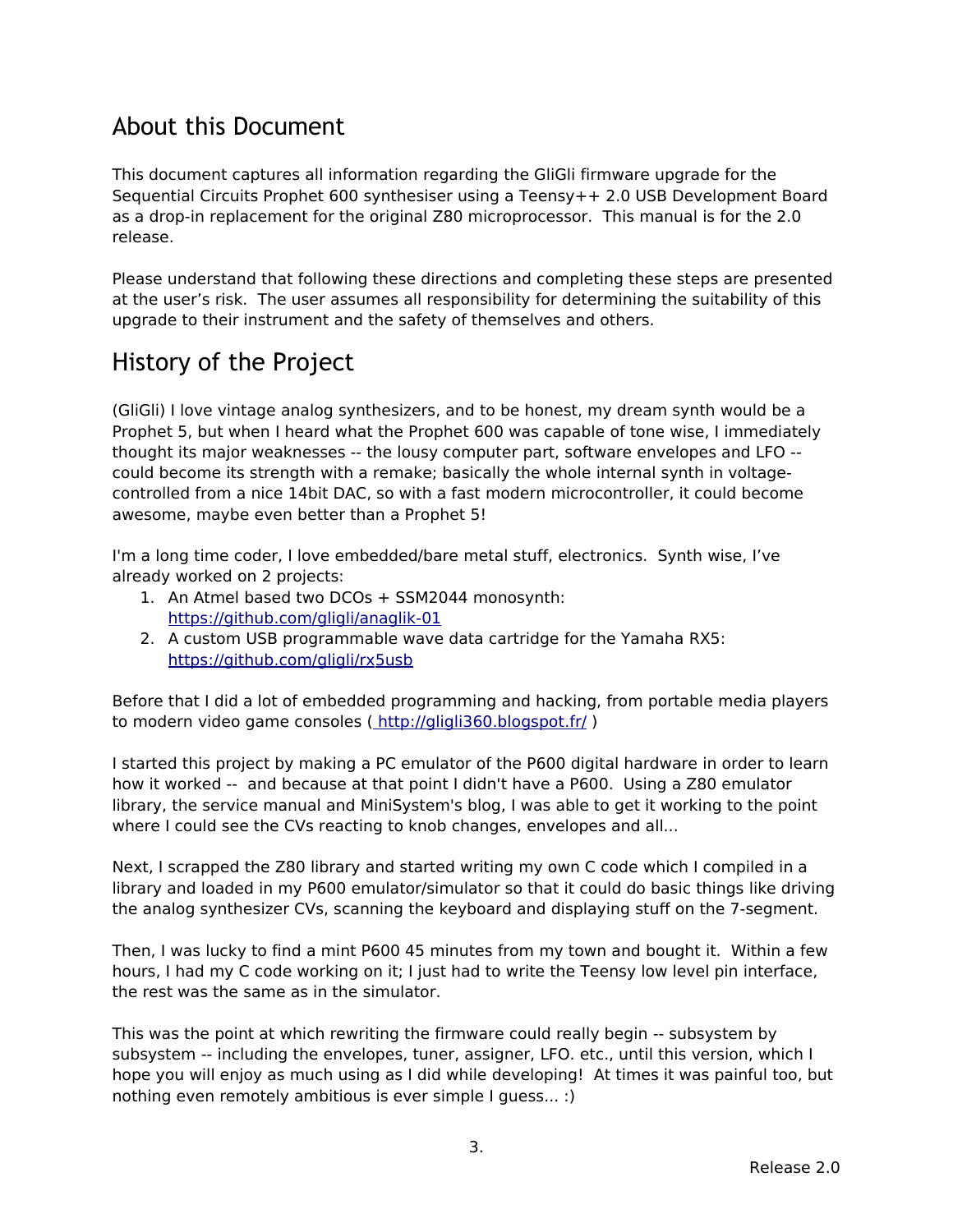The source code references and uses code developed by other synthesiser enthusiasts such as:

- 1. Tom Wiltshire of **Electric Druid** and his work on Direct Digital Synthesis based envelope generators and LFOs.
- 2. The [XNOR MIDI](https://github.com/x37v/xnormidi) [Library](https://github.com/x37v/xnormidi) written by Alex Norman.
- 3. Jeff Lee of MiniSystem and his blog [Prophet 600 Spirit.](http://prophet600.blogspot.com/)
- 4. Bulghur of [Motisonic](http://www.motisonic.com/) provided troubleshooting/testing and documentation.
- 5. Ramcur, Spetzle, Tohk, Wintermute303 (alpha testing)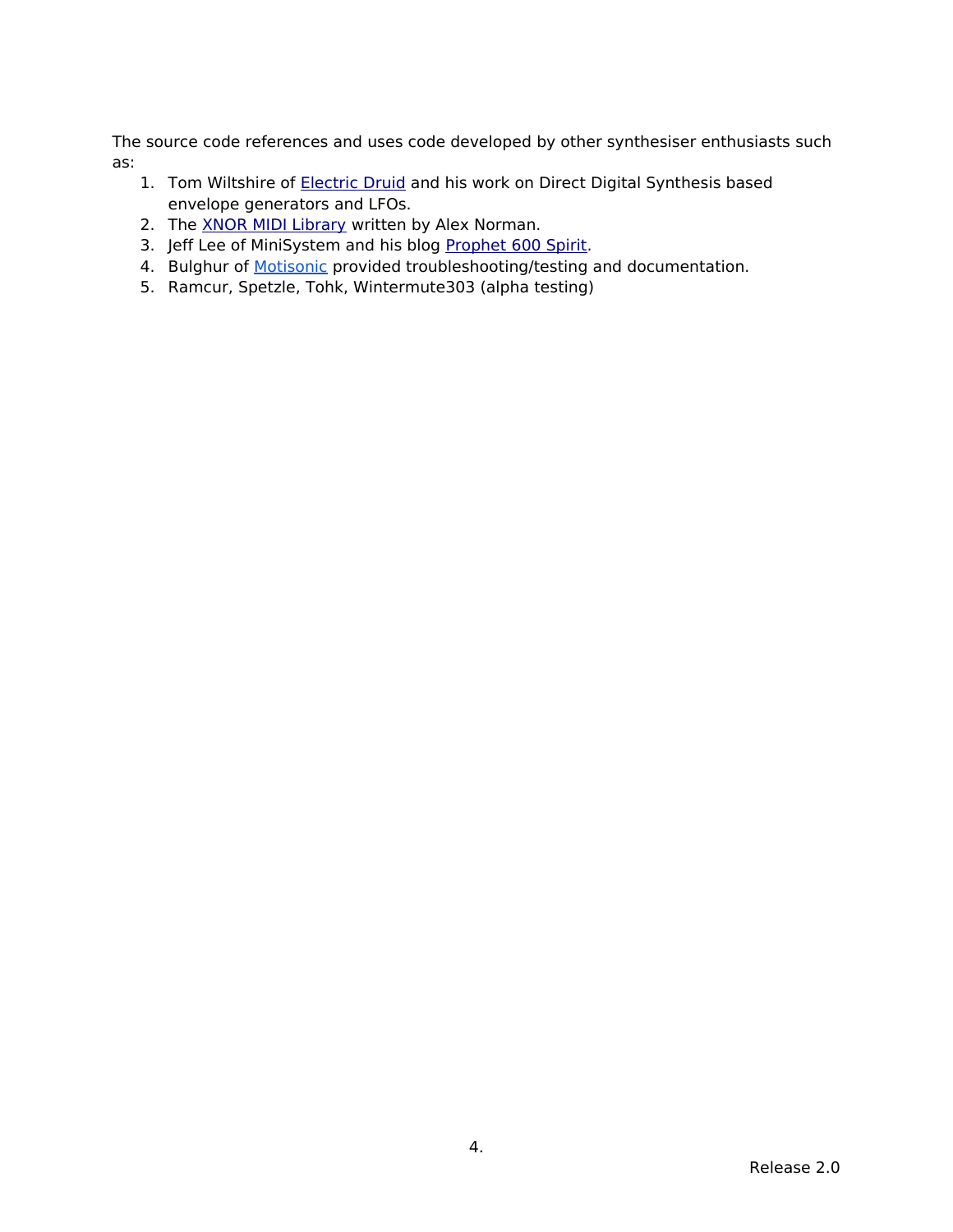# <span id="page-4-1"></span>Install the New Processor and Firmware

You will need the following items to complete this step:

- 1. Soldering iron, clamps, solder, 22awg or similar wire
- 2. Basic soldering skills
- 3. Understanding of where components are located in the Prophet 600.

Note: Before you begin, back up your sound patches as a SysEx dump. The firmware upgrade includes a feature to restore patches after the firmware has been run. Because the new system does not use the original memory in the Prophet 600, your original patches will be lost as soon as you upgrade.

Source the Teensy++ 2.0 USB Development Board. Two versions exist -- choose the version with the pins pre-soldered. You can source these from the following purveyor: http://www.pjrc.com/store/teensypp\_pins.html

Other sources exist.

### <span id="page-4-0"></span>**Install Pin Jumpers**

Minor changes must be made to the Teensy before installing it into the Prophet 600. Follow the directions below:

In the following steps, you will solder four wires connecting specific pins:

# Teensv++ 2.0



- 1. Solder the following wires onto the pins of the Teensy. They are colour coded for easy identification.
	- 1. GND to R: Yellow
	- 2. E0 to 5V: Violet
	- 3. E4 to C4: Blue
- 2. For the final Orange wire, cut a 6cm length and solder it into the E5 hole. Lightly tin the other end; it will be plugged into the socket on the Prophet 600 computer board. The Teensy should look something like the following: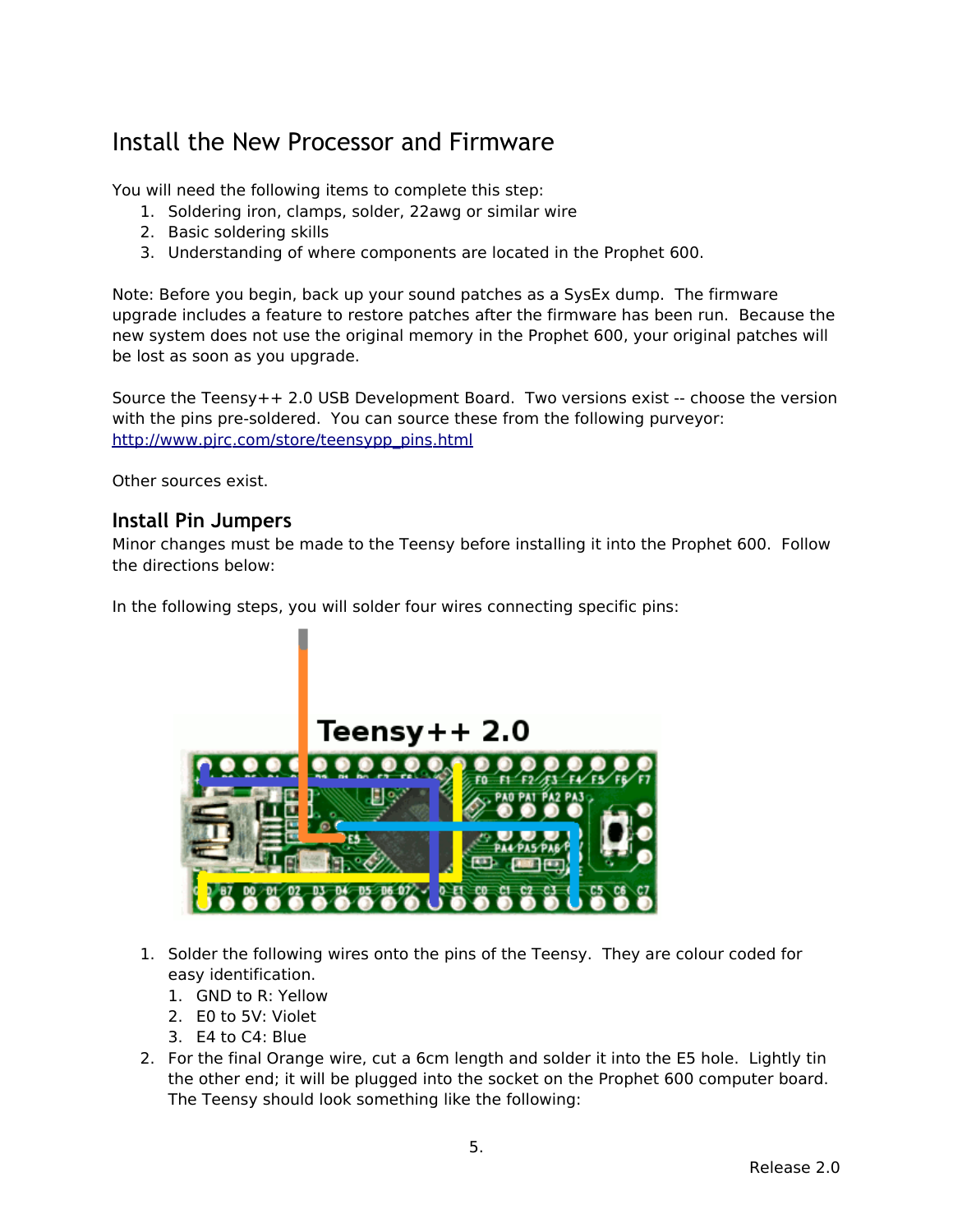

3. Cut pin 30 on the Teensy. Make sure the remains of it are as small as possible.



The Teensy is now ready to be flashed.

## <span id="page-5-0"></span>**Flash the Teensy**

Before you install the Teensy, you will flash the firmware on to the Teensy by completing the following steps:

- 1. Locate the firmware file in this archive (a .hex file).
- 2. Download the Teensy programmer from http://www.pirc.com/teensy/teensy.exe and save it.
- 3. Launch the programmer by double clicking the teensy.exe application. It may ask you to confirm running the file. Select Run.
- 4. The flash application appears. Select File/Open HEX File and navigate to the location that you saved the p600firmware hex file and select it.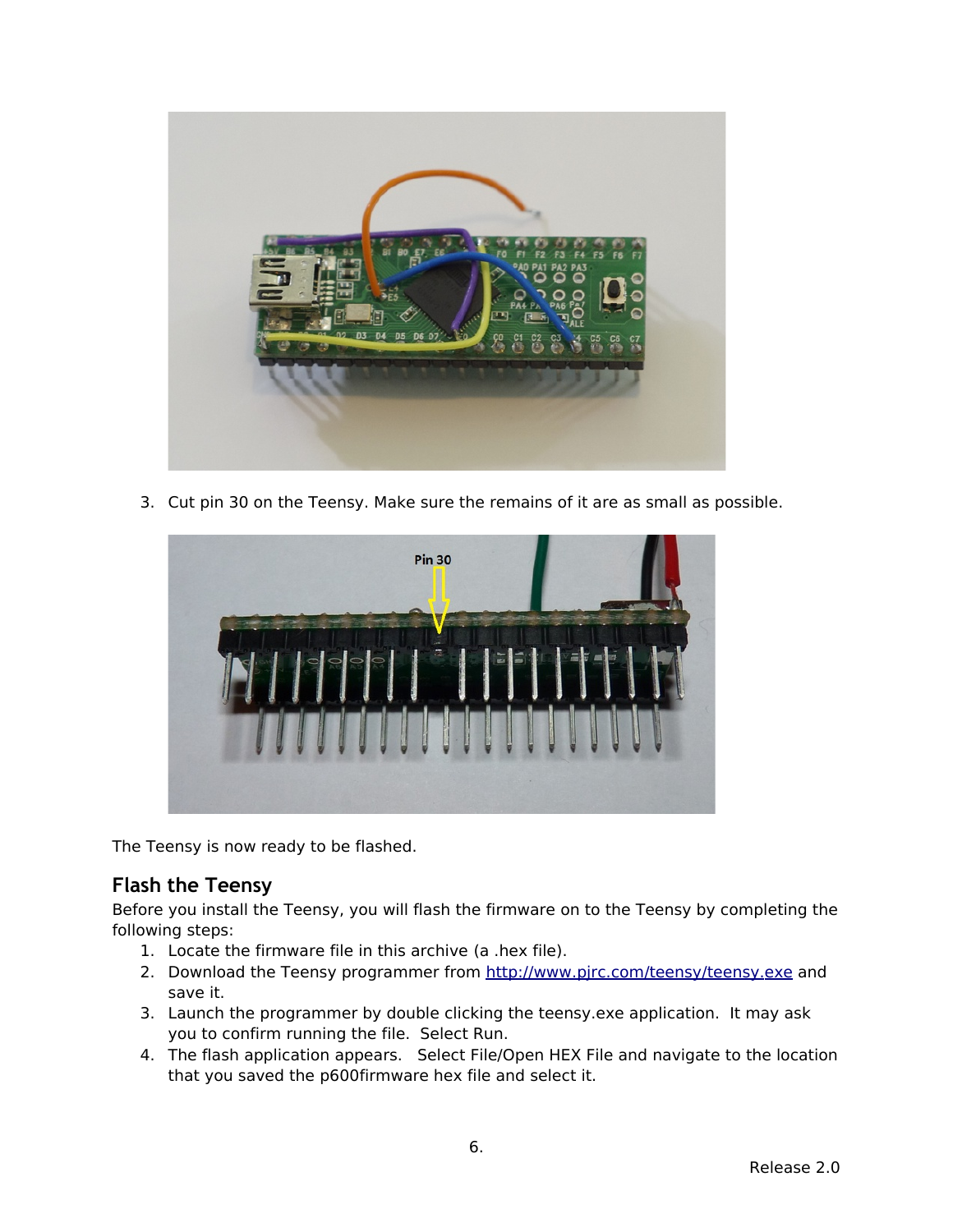- 5. Connect the Teensy board to your computer via USB. The orange LED may light. Press the button on the Teensy. Immediately, the display on the Teensy application will change indicating that it is ready to transmit the file to the Teensy.
- 6. Select Operation/Program. The application will show a progress bar and indicate when the programming is complete.
- 7. Disconnect the Teensy from the USB cable.

The Teensy is now ready for one final modification before it is installed in the Prophet 600.

### <span id="page-6-1"></span>**Remove 5Volt Connector**

You must make one final modification to the Teensy before installing it in the Prophet 600.

1. Using a sharp knife -- such as an Xacto or other razor knife, cut the trace that connects the 5Vs from the adjacent pad. This terminates the +5V connection used to flash the board when not installed.



## <span id="page-6-0"></span>**Install the Teensy into the Prophet 600**

1. If you want to be able to restore the Z80 and your sounds to your Prophet 600, backup all of your sounds as a SysEx file dump. There are several ways to do this; instructions to do this are available online.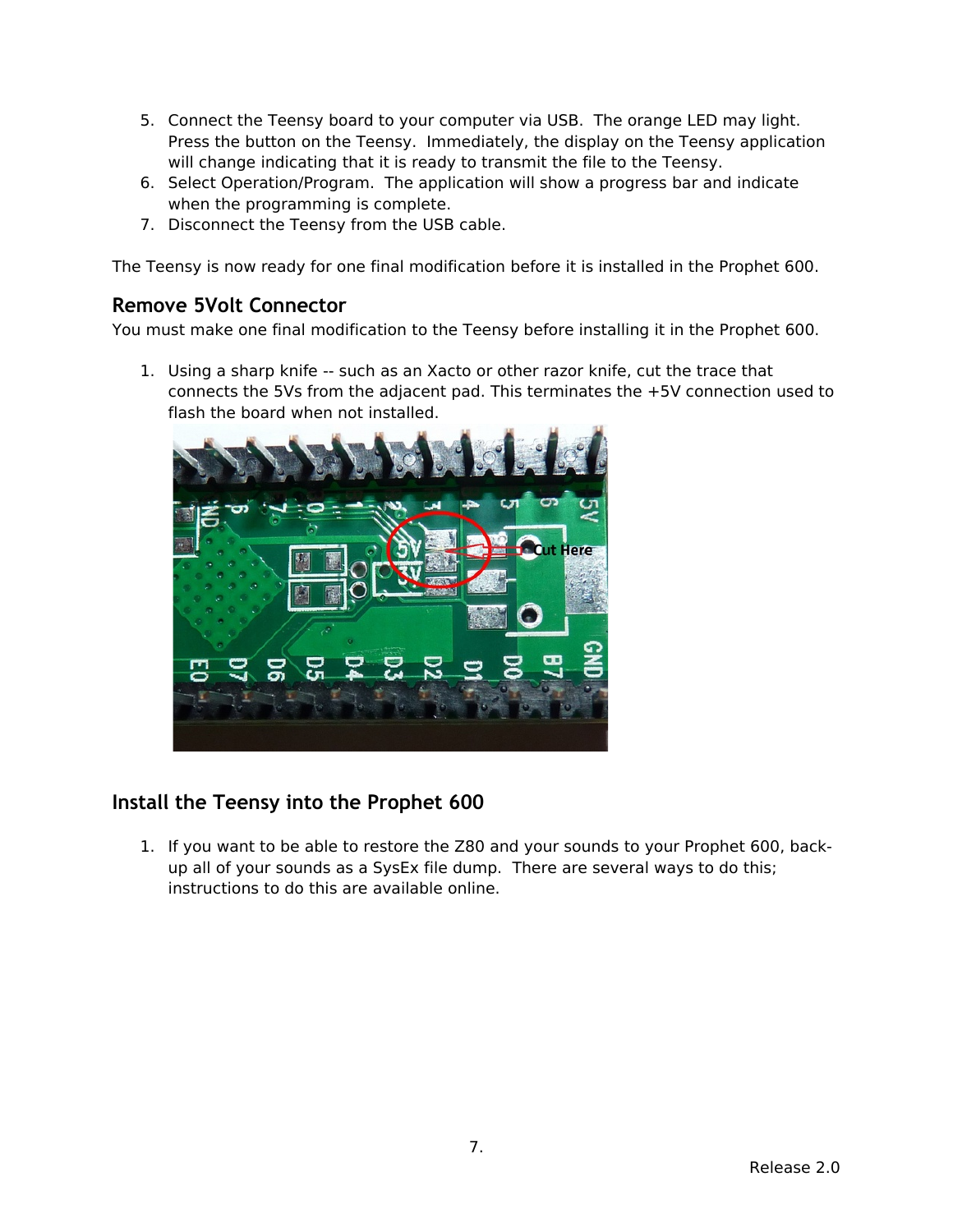2. Unplug and open the Prophet 600 and locate the computer board located on the bottom left side of the case next to the power transformer.



3. Locate the Z80 microprocessor on the lower left hand corner of the computer board and carefully remove it using an IC extractor or nudging it up on each side until it is loose enough to pull of of the socket. Store it in a safe place on conductive foam.

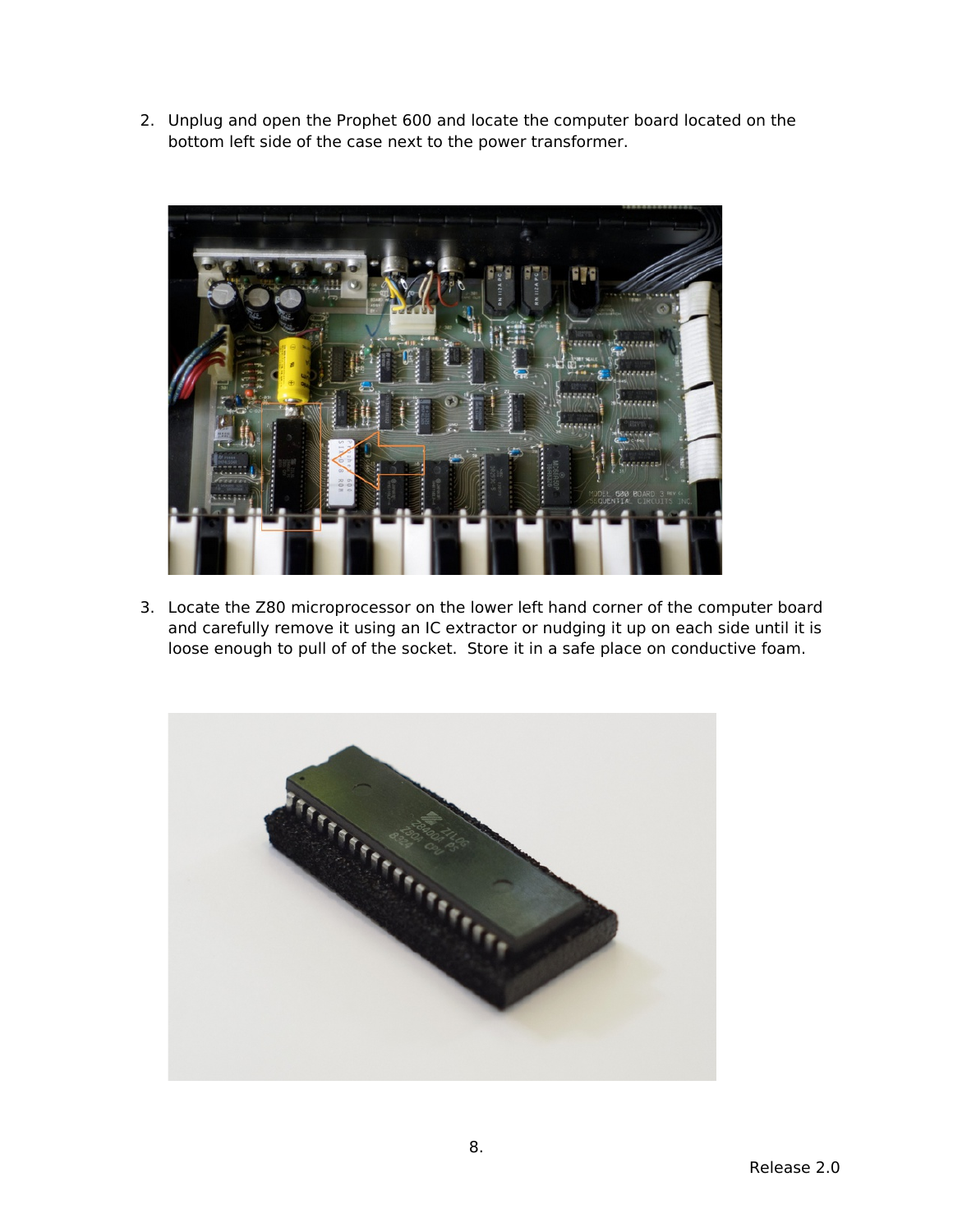- 4. Install the Teensy with the USB connector facing toward the back of the Prophet 600 by seating it about halfway into the socket.
- 5. Plug the E5 wire into socket number 30 -- which will be open because it happens to be in exactly the same location that you cut the pin on the Teensy.



- 6. Push the Teensy down into the socket to seat it securely.
- 7. Inspect your work. Is the E5 wire properly connected? Is the Teensy oriented in the right direction? Your Teensy should look something like the following:



8. Plug in the Prophet 600 and switch it on and confirm that the unit is operating. The orange LED on the Teensy will light and the tune routine will commence stepping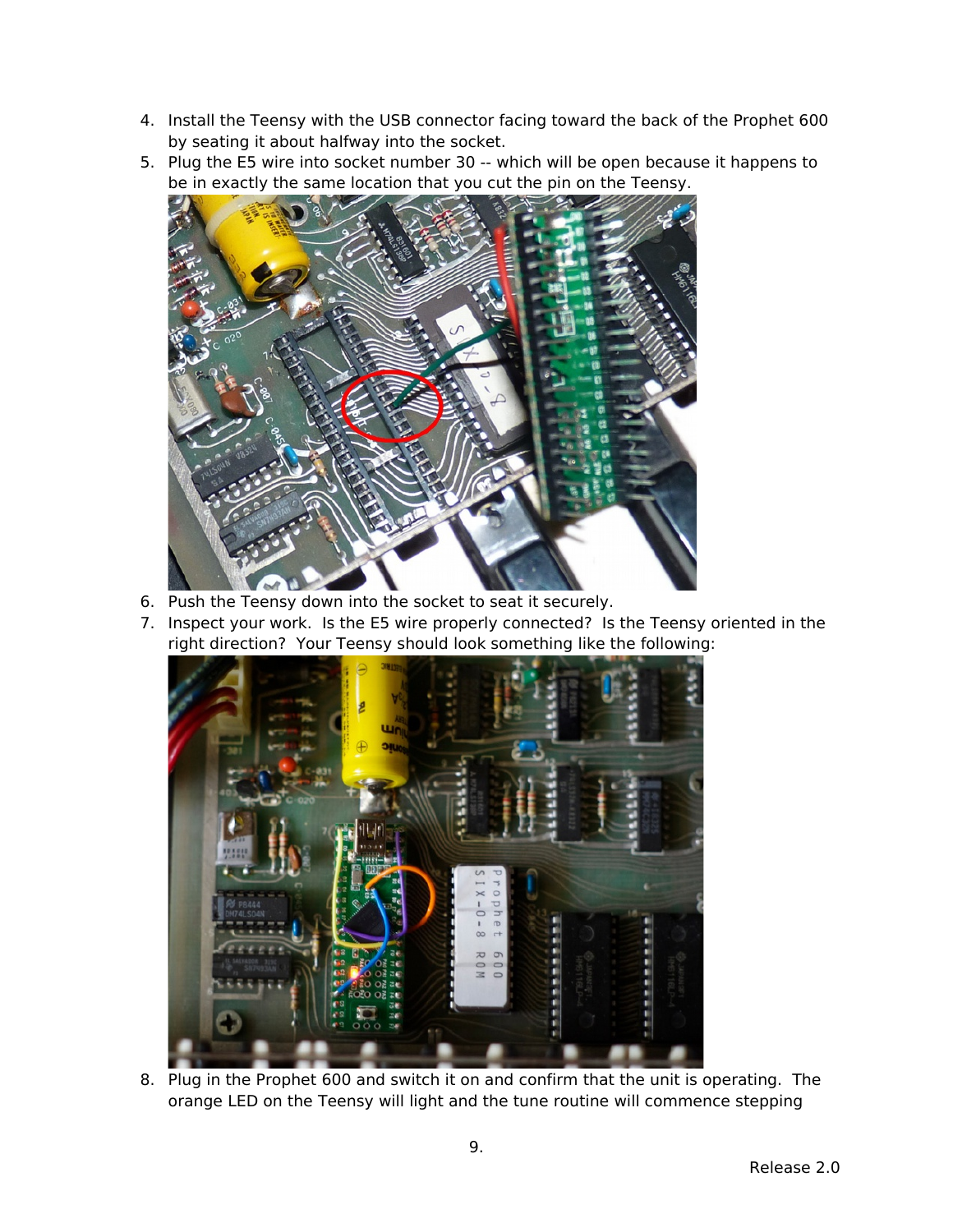through the 12 oscillators and 6 filters; during the tune routine the display cycle A1 through A6, b1 through b6 and F1 through F6. After approximately 20-30 seconds, a welcome message will scroll.

Congratulations! You have just confirmed that you've successfully install the Prophet 600 Firmware Upgrade. Because the unit has no presets upon completion of these steps, take this moment to dial up a suitable sound on the Prophet 600 with the preset mode set to "off". Take a few moments to dial up some basic sounds on the instrument. You will promptly declare this instrument to have been sonically liberated after 30 plus years in a 4MHz Z80 regime.

The next section explains how to initialise the unit and how to get the most from the upgrade.

# <span id="page-9-0"></span>**Upgrading the Firmware**

To flash the firmware, you will need to complete the following steps:

- 1. Make sure the Prophet 600 is turned off.
- 2. Press both "from tape" and "to tape", and while keeping them pressed, turn on the Prophet 600.
- 3. The display should read "U", the Prophet 600 is now in update mode and ready to receive a SysEx firmware upgrade.
- 4. Using MidiOx (http://www.midiox.com/) or any SysEx tool of your choice, send the SysEx upgrade file to the Prophet 600 (the file should be "p600firmware.syx"). In MidiOx configuration, make sure "Delay Between Buffers" and "Delay After F7" are at least 250 Milliseconds and "Delay After F7" is checked. Some USB-MIDI interfaces may need more than 250 Milliseconds to work fine.
- 5. While the Prophet 600 is upgrading, the display will show a spinning segment.
- 6. If the upgrade ends with "S" on the display, the upgrade was successful, you can power cycle the Prophet 600 and use the new firmware.
- 7. If the upgrade ends with "E" on the display, the upgrade has failed, you have to do the upgrade procedure again until it succeeds. It is not advised to try to run the Prophet 600 in normal mode after a failed upgrade.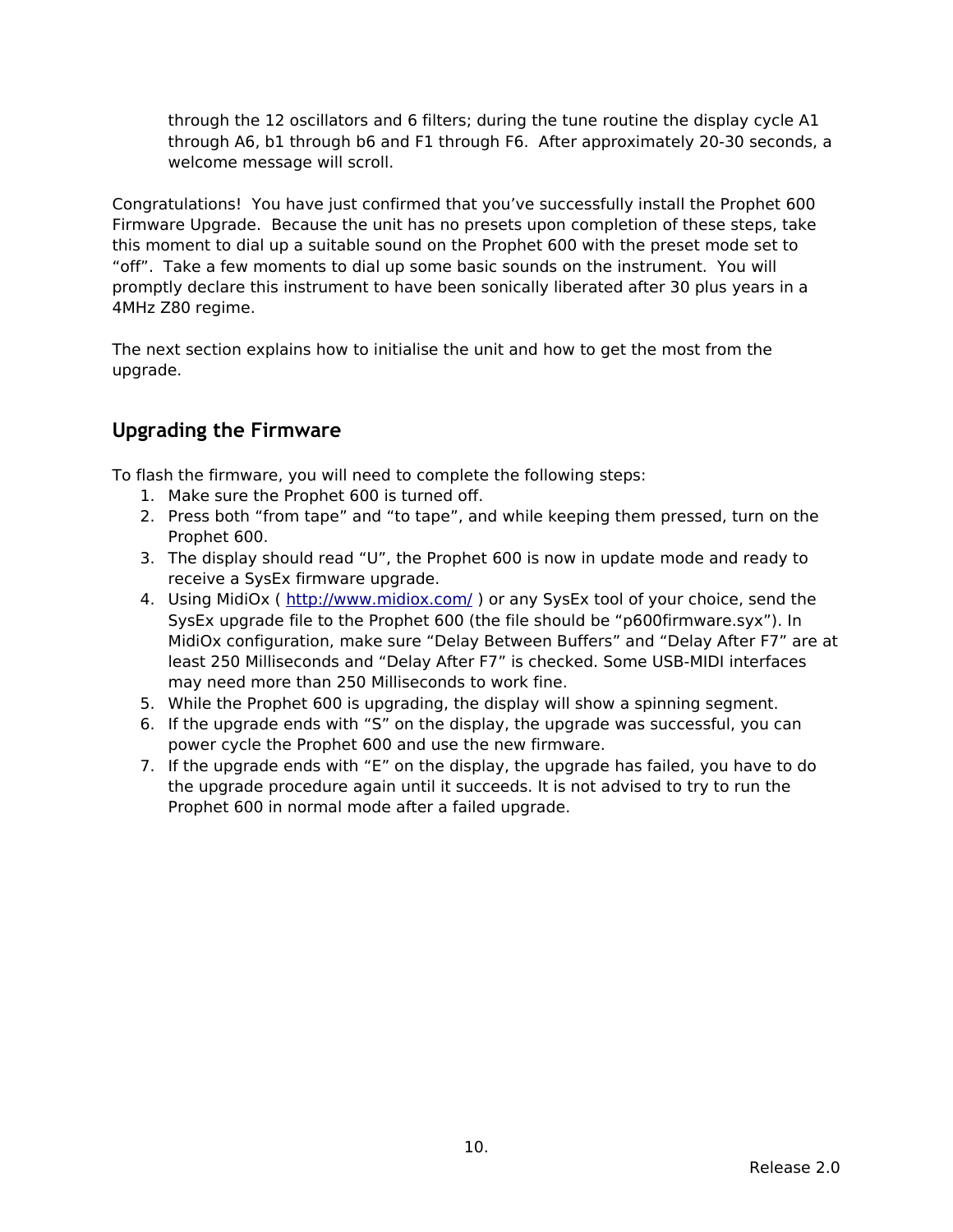# <span id="page-10-1"></span>User Manual / Getting Around the New Prophet 600

### <span id="page-10-0"></span>**Review of New Features**

The Prophet 600 Firmware Upgrade hosts the following improvements:

- 1. Easy-to-install non-destructive firmware drop-in replacement of the new firmware. If you ever find yourself pining for the old sound of your Prophet 600, you can remove the Teensy and restore the Z80.
- 2. Greater resolution of many of the sound parameters with an improved refresh rate that is making the instrument much more responsive.
- 3. Faster, smoother amplifier and filter envelope generators supporting four different modes:
	- 1. Fast Linear.
	- 2. Slow Linear.
	- 3. Fast Exponential.
	- 4. Slow Exponential.
- 4. A new LFO function generator with a wider range from one cycle every <20 seconds> to about 60Hz with four new waveforms in addition to the original triangle and square including sine, random stepped, noise (like on the original Prophet 5, but nonperiodic) and sawtooth (ramp up).
- 5. A dedicated vibrato which can be controlled by the modulation wheel, or can start progressively after a fixed amount of time.
- 6. Multiple keyboard modes including last/low/high note priority.
- 7. Unison detune.
- 8. Mix Overdrive which now allows the output from both oscillators to drive the mix VCAs A and B harder as well as the Curtis 4 pole filter resulting in new sonic possibilities.
- 9. Pitch Wheel interval selection of plus/minus one octave, a whole tone, a minor third and a fifth.
- 10. Pitch Wheel reassignment to the VCF and Volume or off.
- 11. Modulation wheel intensity setting from Maximum to Medium to Minimum.
- 12. Full Midi In control including:
	- 1. Amp and Filter velocity sensitivity with an external keyboard controller.
	- 2. Continuous Controllers (CC) of all sound parameters.
	- 3. Program change (PC) to choose current preset.
	- 4. Synchronizing the arpeggiator to MIDI clock.
- 13. A new and improved tuning procedure.
- 14. Octave, chromatic and free Oscillator course pitch control.
- 15. Plus/Minus setting for Oscillator Fine Tune and Filter Envelope amount for Poly Mod and Filter.
- 16. Assignable, Random And Up/Down Arpeggiator.
- 17. Debounce feature that prevents unintended retriggering caused by the old keyboard.
- 18. Organised open source code available on GitHub: https://github.com/gligli/p600fw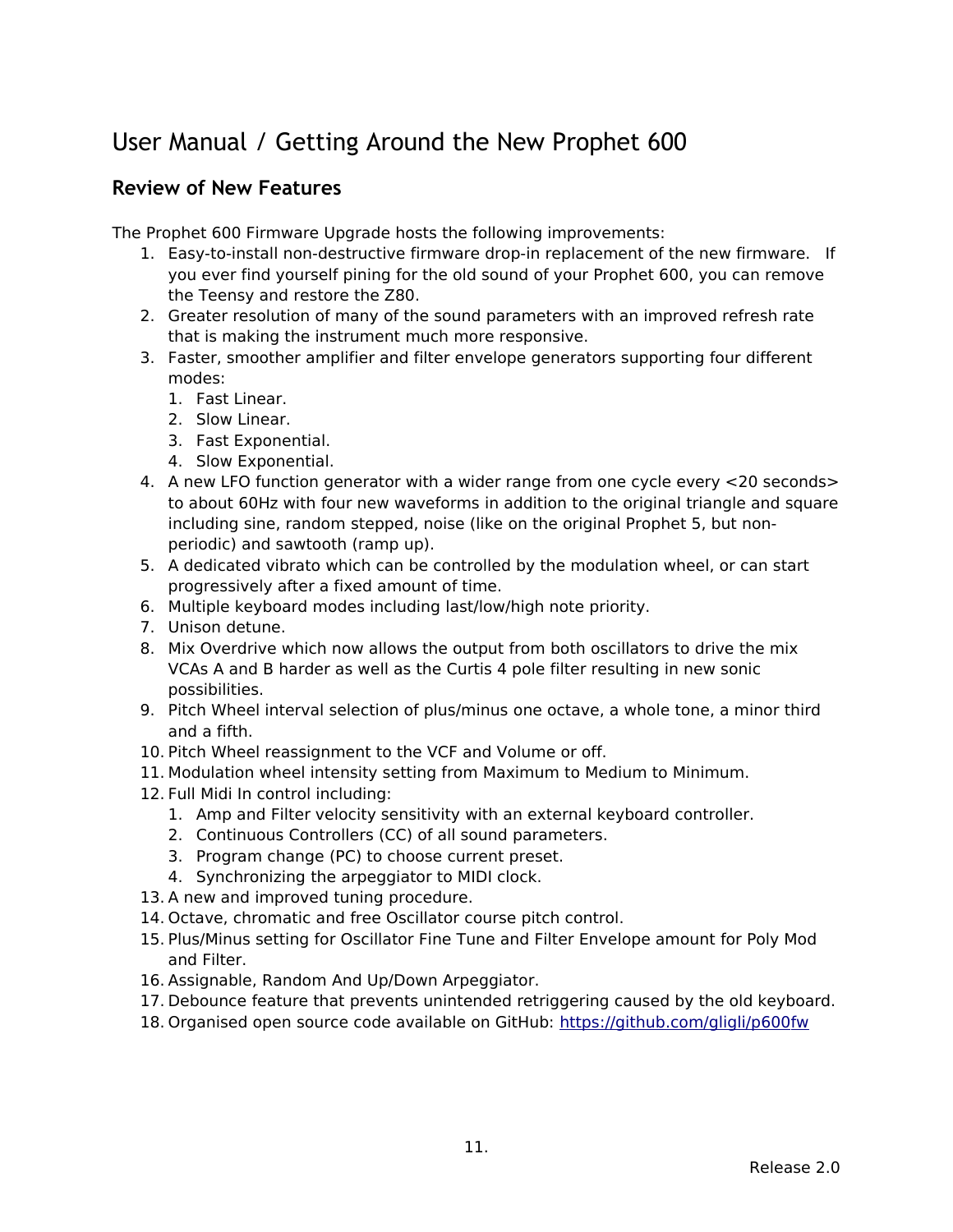## <span id="page-11-2"></span>**Settings Pages**

The Prophet 600 is now organised around two menu pages through which you configure the instrument.

- 1. The **Additional Parameters Page** is the default page in manual mode, and is active when pressing "to tape" in preset mode: This is the normal interaction page. The advanced sound parameters are found here such as selecting new LFO waveforms, envelope generator profiles and ranges of various controllers.
- 2. A Miscellaneous Settings Page active when "from tape" is kept pressed: This is the page used to access various "housekeeping" parameters such as setting MIDI channels and modes and so on.

### <span id="page-11-1"></span>**Tune**

Upon first power-up, the Prophet 600 tunes itself. The "Tune" light illuminates and the display indicates the oscillator or filter being tuned from A1 through A6, b1 through b6 and F1 through F6 for Oscillator A, B and the Filter respectively. The routine takes about 20 seconds to complete depending on the tuning of your instrument.

It is normal to have to retune the instrument during the first 30 minutes of operation as the electronics warm to a stable operating temperature. To tune, simply press the tuning button as required.

### <span id="page-11-0"></span>**Manual/Preset Modes**

As with the original Prophet 600 firmware, pressing the Preset button switches between manual mode, in which the synthesiser parameters sound parameters reflect the active sonic-state of the instrument, and preset mode in which the sound is a stored patch.

You can edit a stored patch or manual patch or preset patch at any time by completing the following:

- 1. Press the "Record" button on the keypad. It will blink.
- 2. Press the two digit location to which you want to save the patch.

The patch is saved. It will overwrite whatever sound patch was there before.

You can cancel a patch store any time while the "Record" button is blinking by pressing record.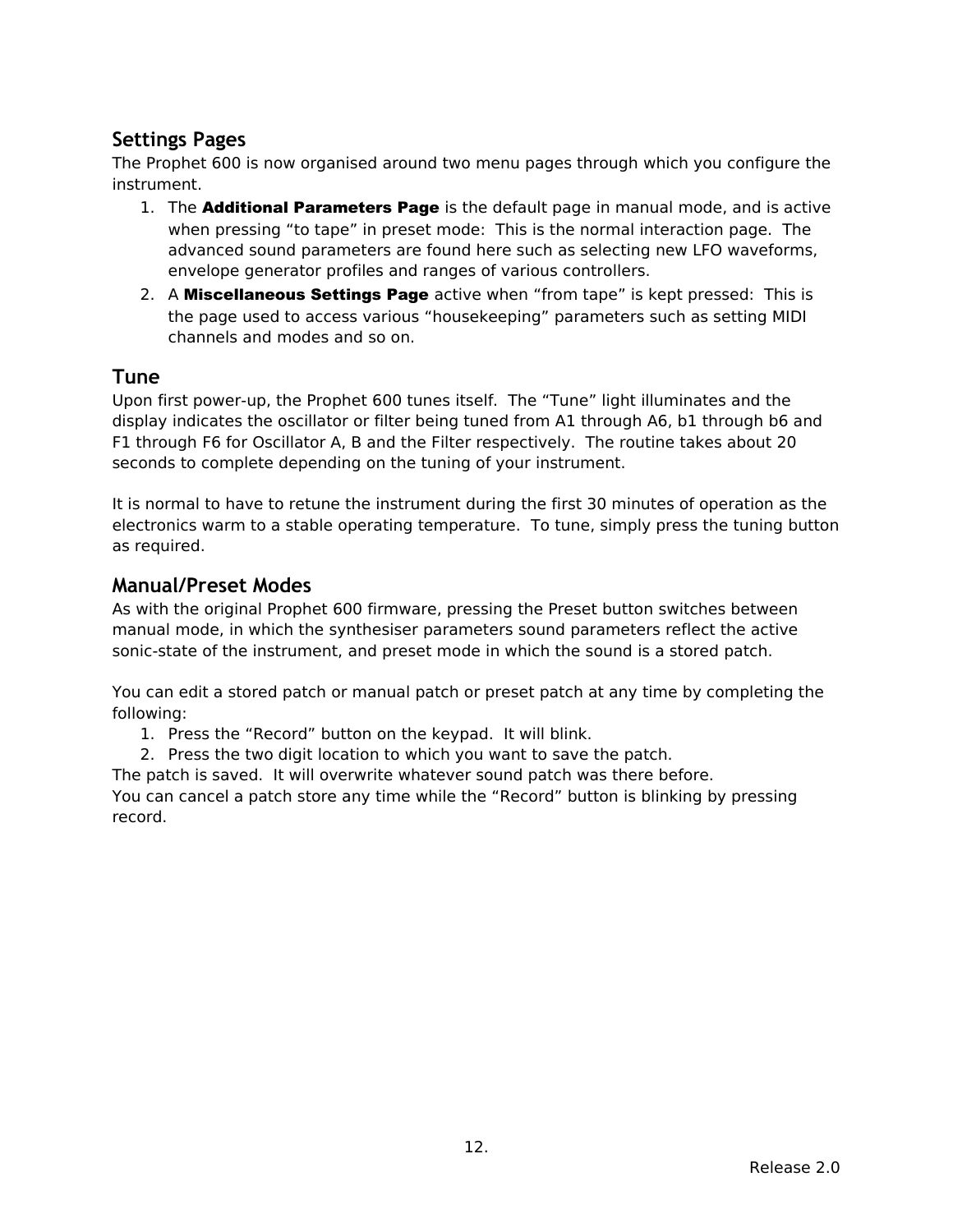# <span id="page-12-0"></span>**Additional Parameters Page Quick Guide**

Below is a table summarising the Parameters and keypad buttons required to access the synthesiser additional parameters. More detailed instructions are provided after the table summary.

To select a parameter, press one of the keypad numbers once or twice, its name and value will be displayed. To edit it, used the "Speed" knob.

| Keypad #           |                           | <b>Choices</b>                         |  |  |
|--------------------|---------------------------|----------------------------------------|--|--|
| <b>First press</b> | Parameter name            |                                        |  |  |
| $\Omega$           | Arpeggiator speed         |                                        |  |  |
| $\mathbf{1}$       | LFO shape                 | Pulse-Triangle, Random-Sine, Noise-Saw |  |  |
| $\overline{2}$     | Vibrato speed             |                                        |  |  |
| 3                  | Vibrato amount            |                                        |  |  |
| $\overline{4}$     | Modulation delay          |                                        |  |  |
| 5                  | Amplifier envelope shape  | Fast-exp, fast-lin, slow-exp, slow-lin |  |  |
| $6\phantom{1}6$    | Bender target             | Off, VCO, VCF, Volume                  |  |  |
| $\overline{7}$     | Glide                     |                                        |  |  |
| 8                  | Unison detune             |                                        |  |  |
| 9                  | Amplifier velocity amount |                                        |  |  |
| Second press       |                           |                                        |  |  |
| $\Omega$           | Arpeggiator speed         |                                        |  |  |
| $\mathbf{1}$       | LFO osc a/b target        | AB, A, B                               |  |  |
| $\overline{2}$     | LFO speed range           | Low, High                              |  |  |
| 3                  | Modulation wheel range    | Min, Low, High, Full                   |  |  |
| $\overline{4}$     | Modulation wheel target   | LFO, Vibrato                           |  |  |
| 5                  | Filter envelope shape     | Fast-exp, fast-lin, slow-exp, slow-lin |  |  |
| $6\phantom{1}$     | Bender range              | 3rd, 5th, Octave                       |  |  |
| $\overline{7}$     | Assigner priority mode    | Last, Low, High                        |  |  |
| 8                  | Osc pitch mode            | Free, Semitone, Octave                 |  |  |
| 9                  | Filter velocity amount    |                                        |  |  |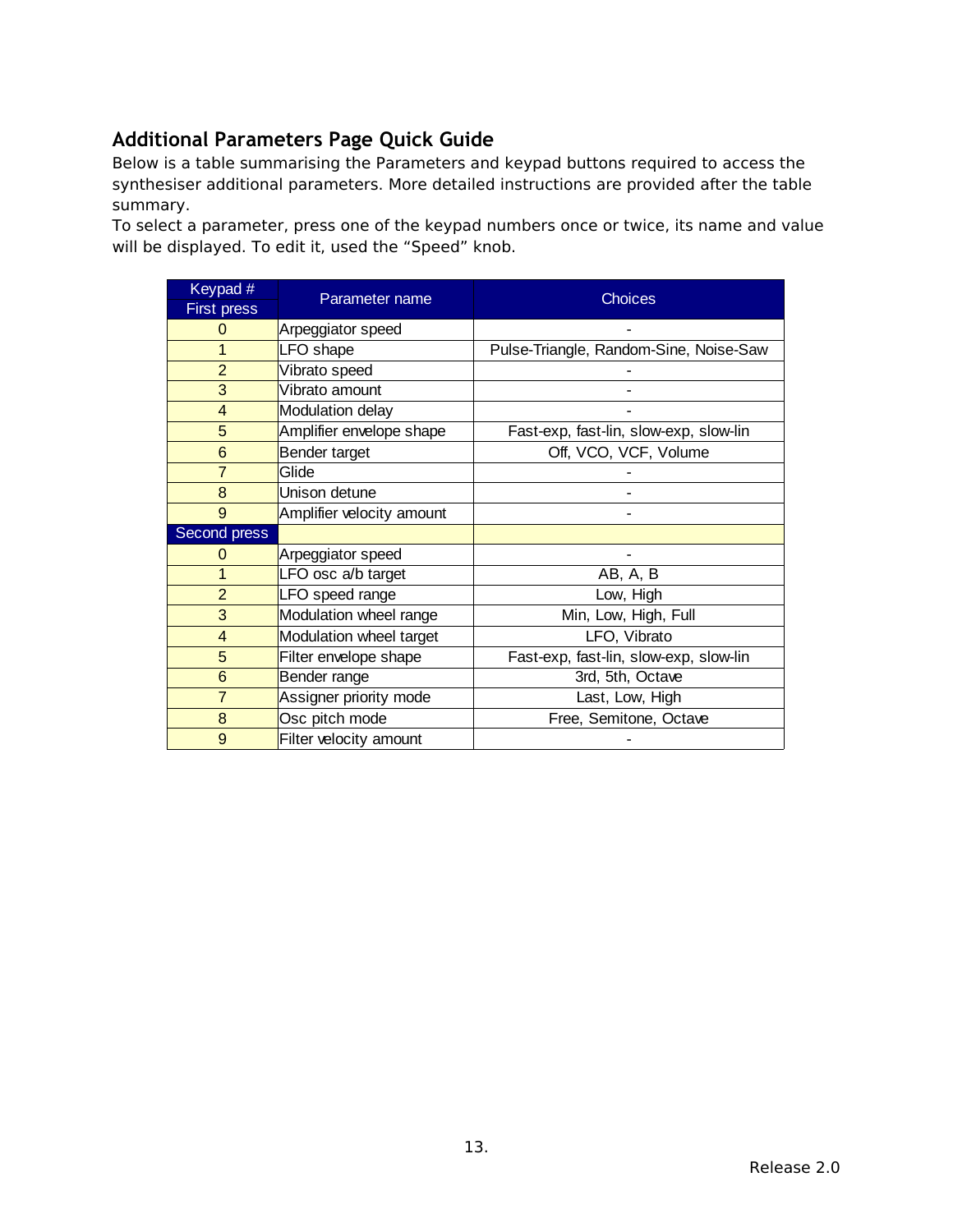# <span id="page-13-0"></span>**Miscellaneous Settings Page Quick Guide**

Below is a table summarising the keypad buttons required to access the synthesiser miscellaneous settings. More detailed instructions are provided after the table summary. To access a function, maintain "from tape" pressed and press a keypad number.

| Keypad $#$    | <b>Function name</b> | <b>Choices</b>       |  |
|---------------|----------------------|----------------------|--|
| $\mathbf{1}$  | MIDI receive channel | Omni, 1-16           |  |
| $\mathcal{P}$ | MIDI send channel    | $1 - 16$             |  |
| 3             | Calibrate bender     |                      |  |
| 4             | Select voice         | $1-6$                |  |
| 5             | Kill selected voice  | On, Off              |  |
| 6             | Dump presets         |                      |  |
|               | Set basic saw patch  |                      |  |
| 8             | Sync source          | Internal, MIDI, Tape |  |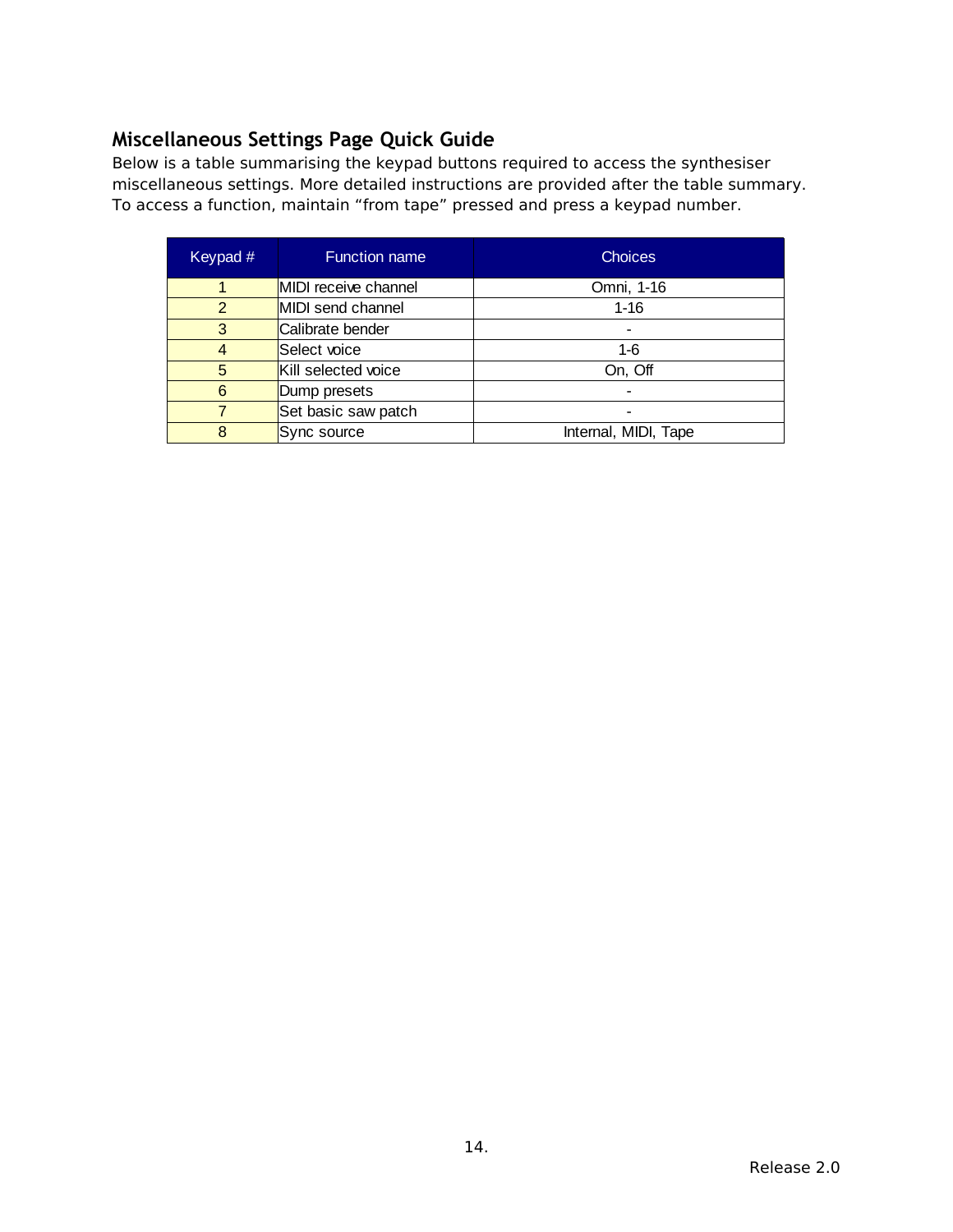### <span id="page-14-1"></span>**Arpeggiator**

The instrument supports three arpeggiator modes:

- 1. Arp Down/Up plays an up/down note sequence with double trigger on the lowest and highest note. For example, playing C3 C4 E4 G4 will play: C3 C4 E4 G4 G4 E4 C4 C3 C3 C4 and so on. Mathematically, it allows you to work out the time signature. Three notes results in  $\frac{3}{4}$  time, notes  $\frac{4}{4}$  time, 5 notes in 5/4, etc. To play with the Arp Up/Down, press the Arp Dn/Up button on the keypad. The "Arp Dn/Up" will light continuously.
- 2. Arp Assignable sequences the notes in the order that they are played. To play with the Arp Assignable, press the "Arp Assign" button and play the notes in the order you want them sequenced. The "Arp Assign" will light continuously.
- 3. Arp Random plays notes played in a random order. To play the Arp Random, press the "Arp Assign" button twice until it blinks and then play the notes.

With all Arpeggiator modes, press the "Record" button on the keypad to latch or hold the notes played. Playing additional notes while in Record mode will latch addition notes to the existing sequence to a maximum of 128 notes. To clear the notes from the sequence, press the "Record" button to switch it off.

The speed is controlled by pressing "0" once on the additional parameters page and using the "Speed" knob to change it.

The foot switch input can be used to hold the arpeggiator.

### <span id="page-14-0"></span>**Keyboard Modes**

The Prophet 600 can be either in Polyphonic, Unison or Chord mode.

- 1. The synthesizer starts in Polyphonic mode, in which any new note will be assigned to one of the 6 voices.
- 2. If you switch "Unison track" on with no pressed key, you are in Unison mode, all 6 voices will play the same note.
- 3. If you switch "Unison track" on with one or more pressed keys, you are in Chord mode. The pattern those keys made will now be transposed over the whole keyboard range by new notes.

The foot switch input can be used to latch a new pattern of notes.

New notes will be assigned to voices using one of those priority rules:

- 1. "Last": New notes will always play, the oldest notes may be stolen.
- 2. "Low": Only the lowest notes will play. In Unison or Chord mode, legato will be active.
- 3. "High": Only the highest notes will play. In Unison or Chord mode, legato will be active.

The assignment priority is controlled by pressing "7" twice on the additional parameters page and using the "Speed" knob to change it.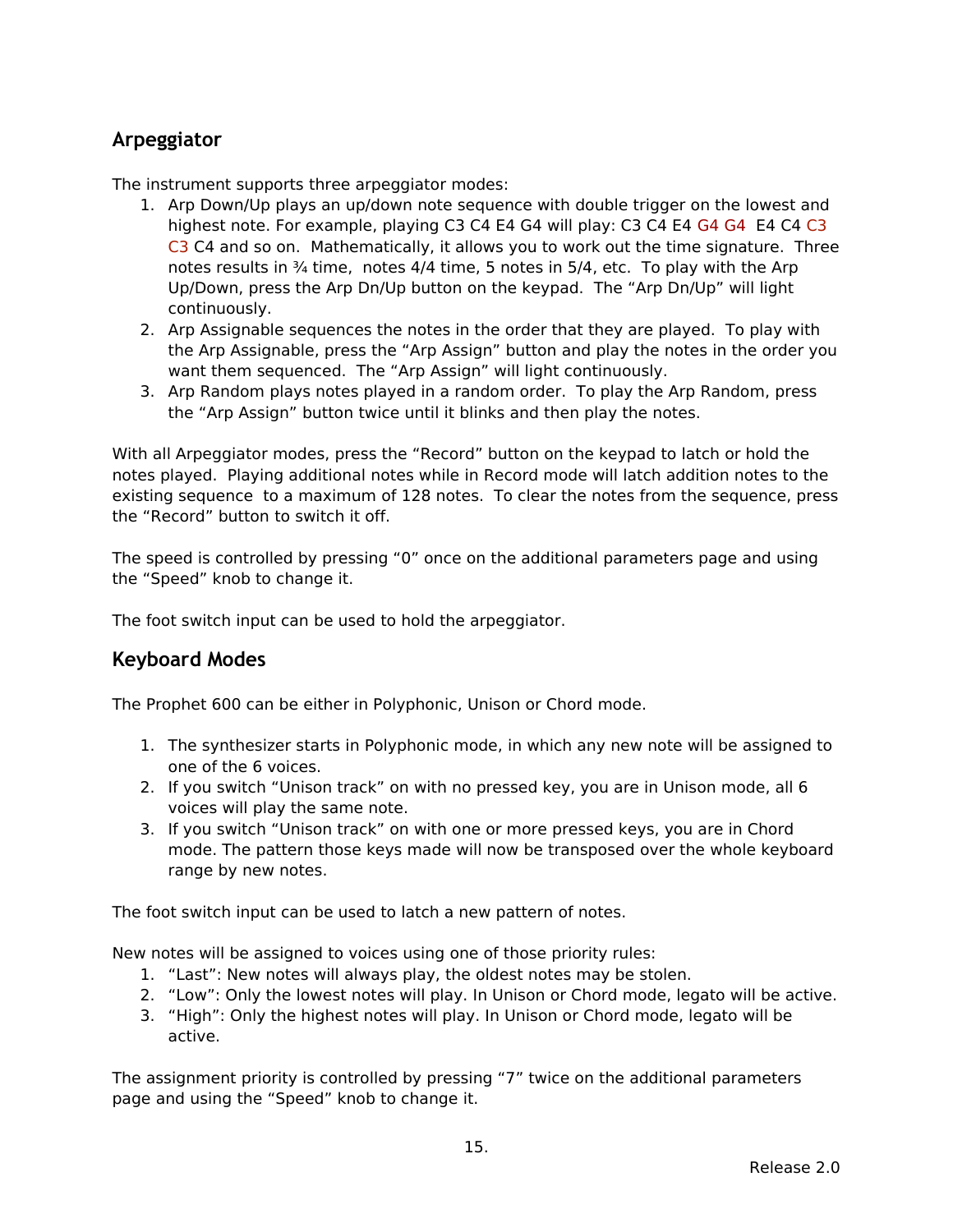## <span id="page-15-6"></span>**New Behaviour for Knobs**

#### <span id="page-15-5"></span>**Value Display**

When you turn any knob, its value will now be shown on the 7-segment display. That value will always go from 0 to 255. The display being only 2 digits, the decimal dot is used to show hundreds (no dot for 0-99, steady dot for 100-199, blinking dot for 200-255). The knob true resolution can be greater than 0-255 (8bits) to ensure smooth sound changes.

#### **Oscillator A and B Mix**

A new feature has been introduced that allows the VCAs into the filter to be over-driven by Oscillator A and B. In order to support this, the Oscillator A/B Mix has been reassigned to the Oscillator A Level and the Glide knob now controls the Oscillator B Level. The normalised point is at about half way or 5 on the dial. To overdrive the inputs, go all the way to 10. Because of this, the Glide speed has been reassigned to the "Glide" additional parameter (press "7" once on the additional parameters page).

#### <span id="page-15-4"></span>**Negative Values**

The Poly Mod Filter Amount, the Filter Amount and the Detune knobs are now zero set to the midway position to allow both positive and negative values. This means that inverse envelopes can be applied to the modulations and filter controls and it is now possible to detune Oscillator B flat as well as sharp with respect to Oscillator A.

### <span id="page-15-3"></span>**Low Frequency Oscillator**

#### <span id="page-15-2"></span>**LFO Waveform**

The Prophet 600 now supports six waveforms in addition to the standard Triangle and Square waves including Sine, (Saw) Ramp Up, Random, Noise. To select the desired waveform:

- 1. For Triangle, Sine or Saw:
	- 1. If you are in preset mode, make sure "to tape" is lit, else press it to access the additional parameters page.
	- 2. Switch the LFO-MOD Shape button to Triangle.
	- 3. Press the "1" button once and use the "Speed" knob to select the Triangle, Sine or Saw. The display indicates the current selection.
- 2. For Square, Random or Noise:
	- 1. If you are in preset mode, make sure "to tape" is lit, else press it to access the additional parameters page.
	- 2. Switch the LFO-MOD Shape button to Square.
	- 3. Press the "1" button once and use the "Speed" knob to select the Square, Random or Noise. The display indicates the current selection.

#### <span id="page-15-1"></span>**LFO Speed**

You can control the speed range of the LFO from Slow; the default setting; to Fast by pressing "1" once on the additional parameters page and using the "Speed" knob to select either Slow of Fast.

#### <span id="page-15-0"></span>**LFO Target**

You can choose to assign the LFO to only one of the two oscillators by pressing "1" twice on the additional parameters page and using the "Speed" knob to select either Oscillator A, Oscillator B or both as a target.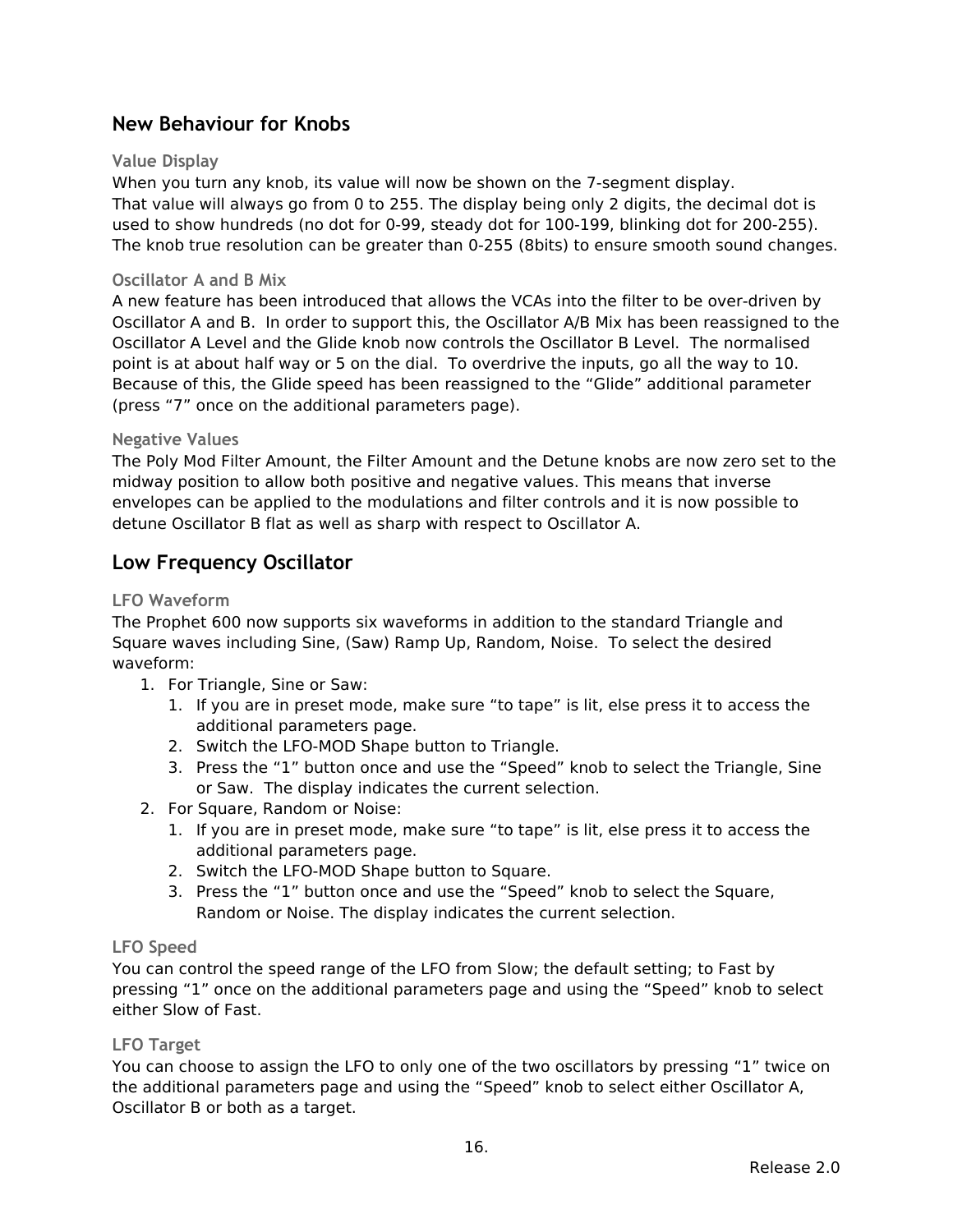## <span id="page-16-8"></span>**Vibrato**

The Prophet 600 now features a dedicated pitch vibrato. You can adjust its speed by pressing "2" once and its amount by pressing "3" once on the additional parameters page.

By default, it is controlled by a modulation delay which can be adjusted by pressing "4" once on the additional parameters page.

### <span id="page-16-7"></span>**Pitch Wheel**

The Pitch Wheel Range and Assignment can now be selected and, if required, the Pitch Wheel can be calibrated.

#### <span id="page-16-6"></span>**Pitch Wheel Range**

The range of the Pitch Wheel can be set to Octave, Fifth, Minor Third or Second. To set the Pitch Wheel range press the "6" twice on the additional parameters page and use the "Speed" knob to select it.

#### <span id="page-16-5"></span>**Pitch Wheel Assignment**

The Pitch Wheel can be assigned to the control the Pitch (the default setting), the Filter Cutoff Frequency, Volume or Off. To select the Pitch Wheel assignment press the "6" once on the additional parameters page and use the "Speed" knob.

#### <span id="page-16-4"></span>**Pitch Wheel Calibration**

The Pitch Wheel might need to be calibrated to its center position to properly sweep the full range selected. To calibrate the Pitch Wheel:

- 1. Center the Pitch Wheel.
- 2. While maintaining "from tape" pressed Press the "3" button on the keypad. The display will indicate that the Pitch Wheel has been calibrated.

### <span id="page-16-3"></span>**Modulation Wheel**

#### <span id="page-16-2"></span>**Wheel Depth**

The range of the Modulation wheel can be set for Full, High, Half or Minimum to control the depth of modulation over the range of the wheel. To set the Modulation Wheel depth press the "3" once on the additional parameters page and use the "Speed" knob to select it.

#### <span id="page-16-1"></span>**Wheel Target**

The Modulation wheel can either control the LFO or the Vibrato, the other being controlled by the modulation delay. Pressing "4" twice on the additional parameters page and using the "Speed" knob changes this.

### <span id="page-16-0"></span>**Modulation Delay**

The modulation delay can be adjusted by pressing "4" once on the additional parameters page.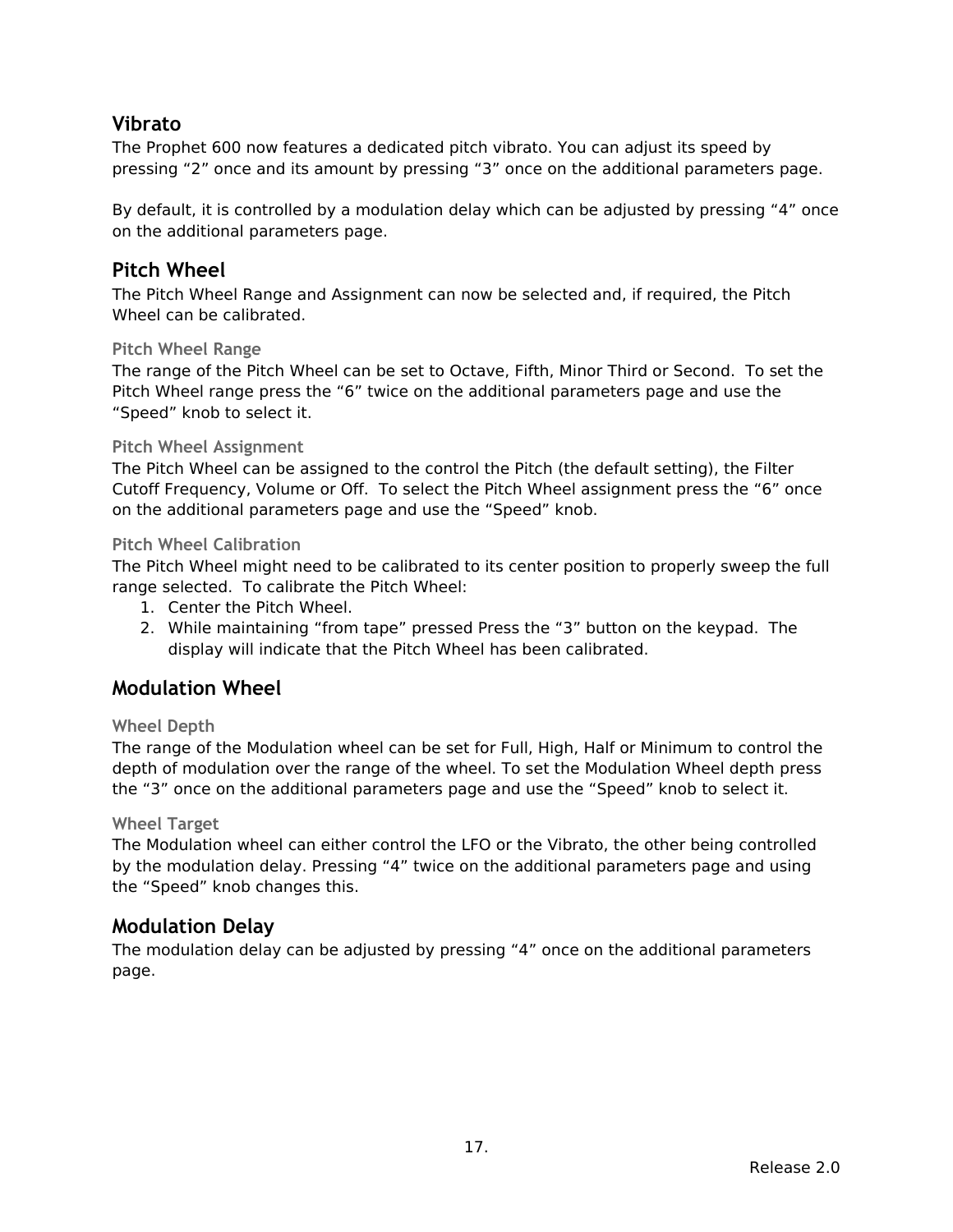## <span id="page-17-1"></span>**Envelope Generator Mode**

Four Envelope Generator (EG) modes are supported for both the Amplifier and the Filter: Fast Linear, Slow Linear and Fast Exponential and Slow Exponential which controls the response of the slope of the rise and fall of the attack, decay and release phase. To select the desired response:

For the Amplifier EG:

- 1. If you are in preset mode, make sure "to tape" is lit, else press it to access the additional parameters page.
- 2. Press the "5" once on the additional parameters page and use the "Speed" knob to select it.

For the Filter EG:

- 1. If you are in preset mode, make sure "to tape" is lit, else press it to access the additional parameters page.
- 2. Press the "5" twice on the additional parameters page and use the "Speed" knob to select it.

## <span id="page-17-0"></span>**Oscillator Range Control**

Oscillator A and B frequency ranges are now controllable in three modes: Octave (the default value), Chromatic and Free. The range remains the same but it is now possible to sweep the frequency of the oscillators with a greater or smaller degree of fine control. To select the oscillator sweep mode, press button "8" twice on the additional parameters page and use the "Speed" knob to select it.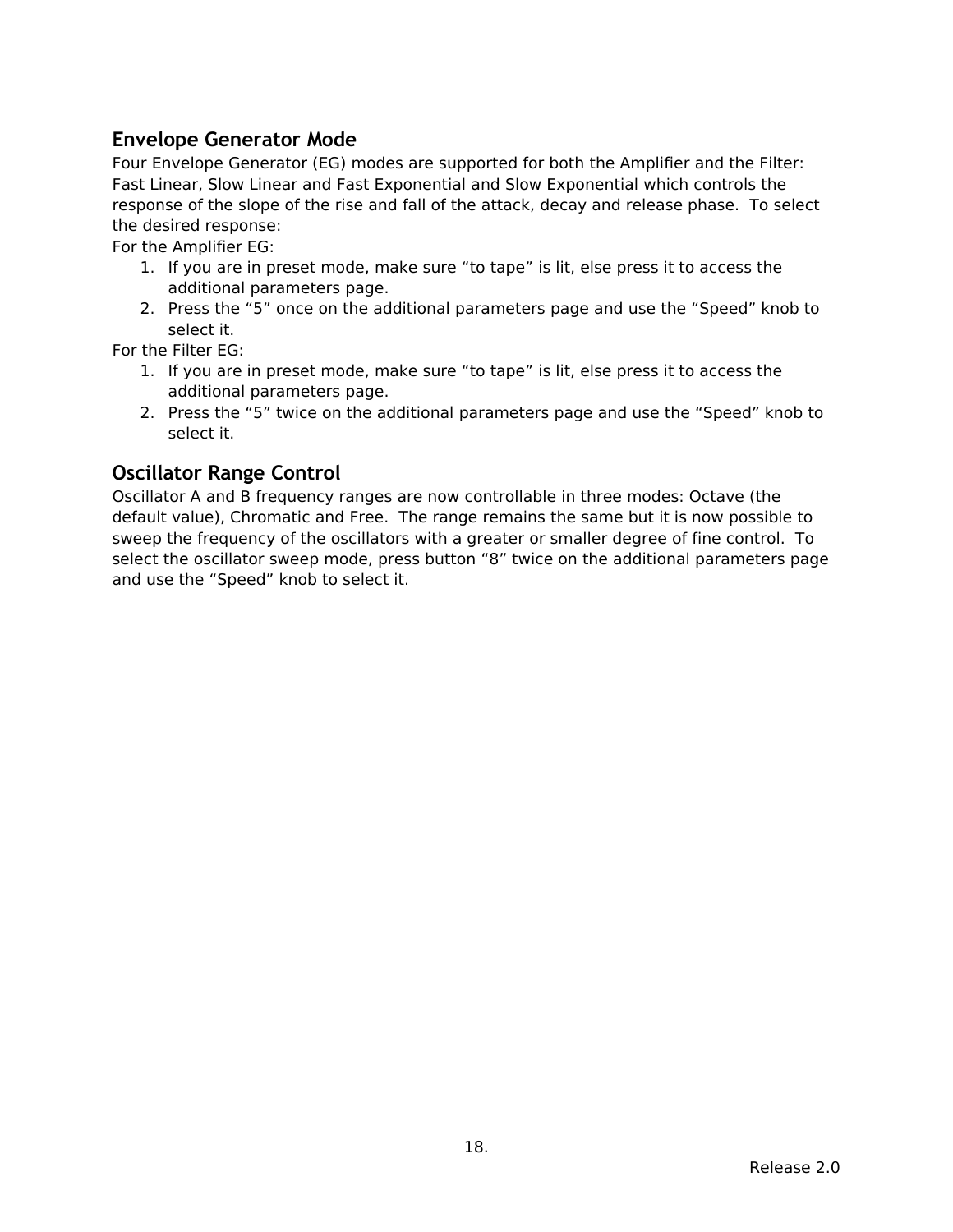## <span id="page-18-5"></span>**Midi Channels**

Miscellaneous Settings function "1" selects the MIDI receive channel, it can be "OMNI" to receive on all channels.

Miscellaneous Settings function "2" selects the MIDI send channel. The Prophet 600 will transmit note on / note off from the keyboard or the arpeggiator, plus pitch bend wheel and modulation wheel changes.

### <span id="page-18-4"></span>**Voice Defeat**

One or more voices from the Prophet 600 can be turned off. This can be useful if e.g. they aren't working fine.

Use Miscellaneous Settings function "5" to select a voice number from 1 to 6, and function "6" to turn it on or off.

### <span id="page-18-3"></span>**Synchronisation source**

Miscellaneous Settings function "8" allows for one of three synchronization sources to be selected for the arpeggiator:

- 1. Internal: this is the default setting, the Prophet 600 will generate its own clock.
- 2. MIDI: a fraction of the incoming MIDI clock will be used to clock the arpeggiator.
- 3. Tape: you can plug any pulse clock source on the "Cassette in" jack. A fraction of it will be used to clock the arpeggiator.

## <span id="page-18-2"></span>**Managing Sound Libraries through SysEx**

<span id="page-18-1"></span>**Loading**

Loading a SysEx library will overwrite your existing stored patches. To load a complete SysEx Library:

- 1. Connect the instrument via MIDI.
- 2. Load the SysEx file into a utility or into your sequencer application. Good utilities include:
	- 1. Windows: http://www.midiox.com/
	- 2. OSX: http://www.snoize.com/SysExLibrarian/
- 3. Determine the appropriate transmission channel of the SysEx utility or sequencer application.
- 4. Set the Prophet 600 receive channel to the same channel that the SysEx will be transmitted by either selecting the specific channel or simply selecting OMNI (receive on all channels).
- 5. Transmit the data to the instrument.

#### <span id="page-18-0"></span>**Saving**

Miscellaneous Settings function "6" will send a SysEx dump of all presets on MIDI out. Use your favourite SysEx utility to store it.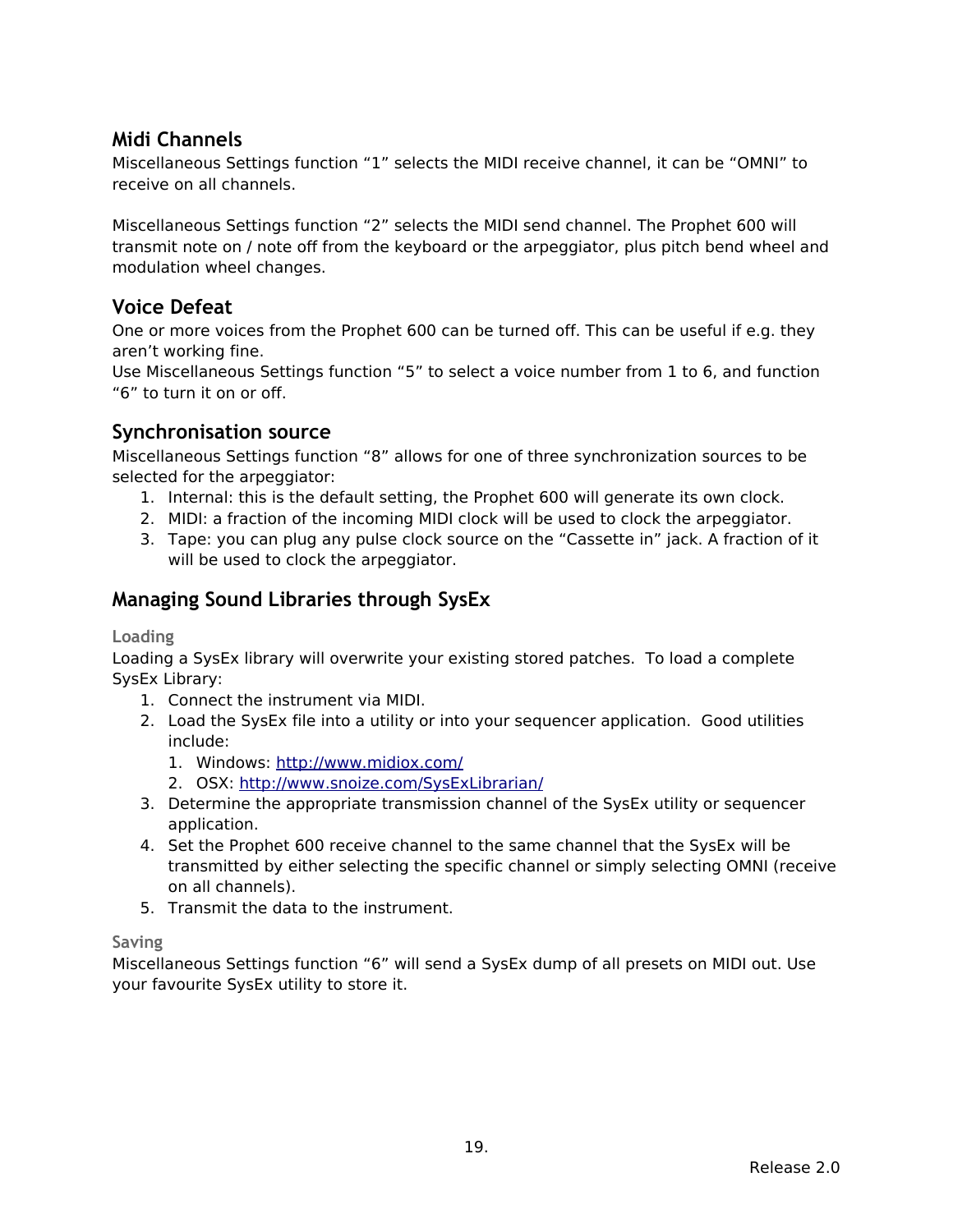# <span id="page-19-0"></span>Troubleshooting and Bugs

.

This version of the firmware has been tested on many Prophet 600s. Issues may still arise in an instrument manufactured over 30 years ago operating in varied environments;

components age unevenly. We invite you to submit issues and bugs but understand that in some cases issues might have to do more with the physical characteristics of the instrument than with software. Here are couple of things to think about:

- 1. Switch the instrument off, think of your grammar school teacher and then switch it back on again. Often, this all that is needed to restore the instrument.
- 2. Check your MIDI is properly set-up. Is it transmitting messages that might be causing the instrument to misbehave. Filter those messages.
- 3. Check for a new hex file for an updated firmware version.
- 4. How did the instrument operate before the upgrade? If the instrument becomes unstable, restore the original Z80 and observe the behaviour.
- 5. Power Supply: Unstable power supplies can cause a lot of issues with digital/analogue hybrid synthesisers.
- 6. Locked or unstable parameters: Pots can generate unstable voltages that toggle between two states. This was not an issue when the resolution on the Prophet 600 was lower, say four or six bits. However, with higher depth resolution, you might hear the artefacts of dirty or faulty pots causing slight wavering in the sound. Particularly susceptible parameters include the Pulse Width and the Filter Cutoff with a high Resonance setting. The solution is to clean the pot, change it or move the pot to a new location. You can also use a MIDI controller to set values and then store them.
- 7. Keep abreast of changes and report issues at Github-Issues: https://github.com/gligli/p600fw/issues.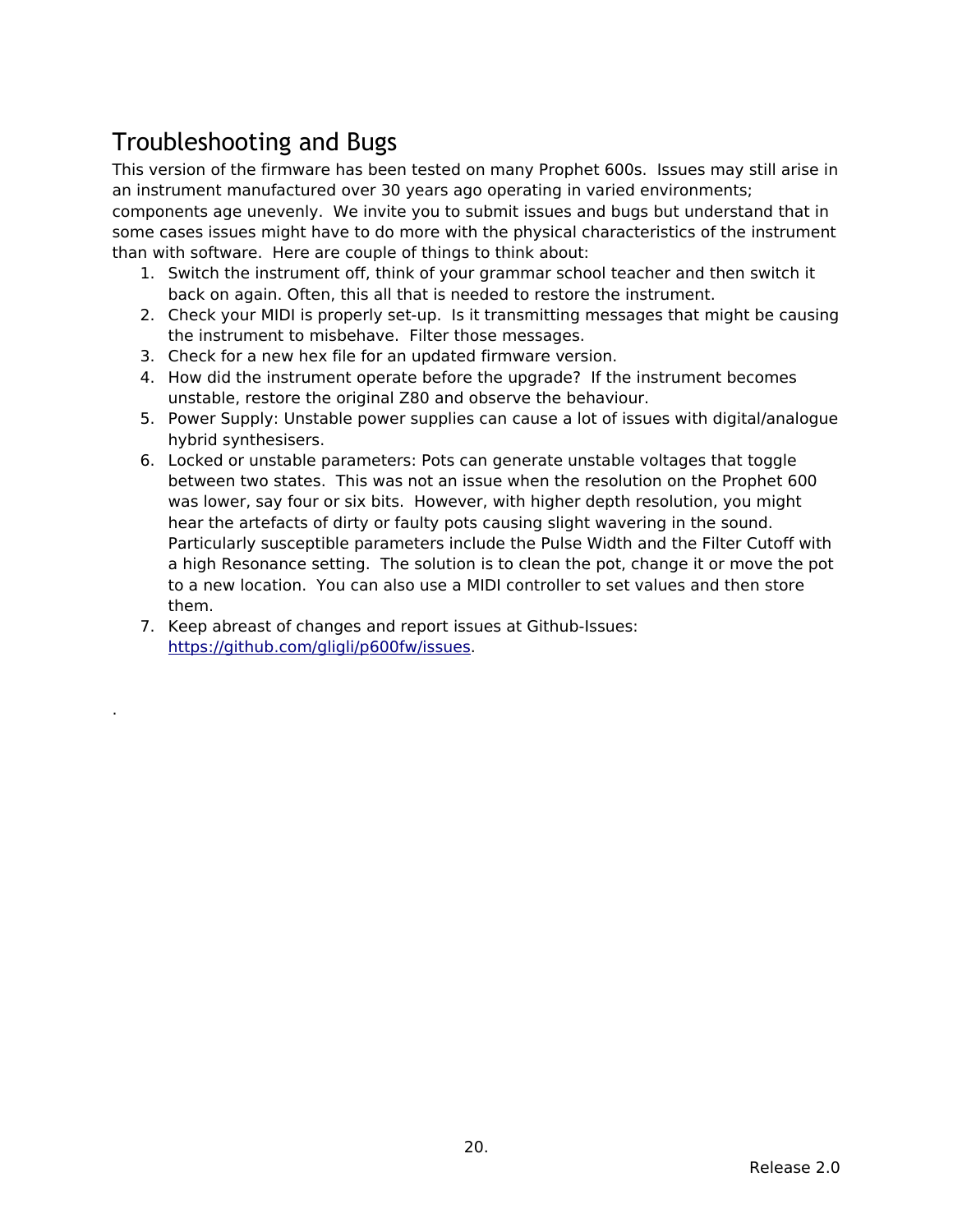# <span id="page-20-1"></span>Appendix

# <span id="page-20-0"></span>**MIDI Implementation**

Two types of MIDI controllers are implemented:

- 1. Continuous parameters: 0-16383 using 2 CCs, or 0-127 using only the coarse one.
- 2. Stepped parameters: 0-127, variable number of steps. They work by dividing the 0- 127 range is as many zones as there is choices for the parameter. E.g.: "Unison" is off for 0-63 and on for 64-127.

The Prophet 600 receives Continuous Controllers in Preset mode only.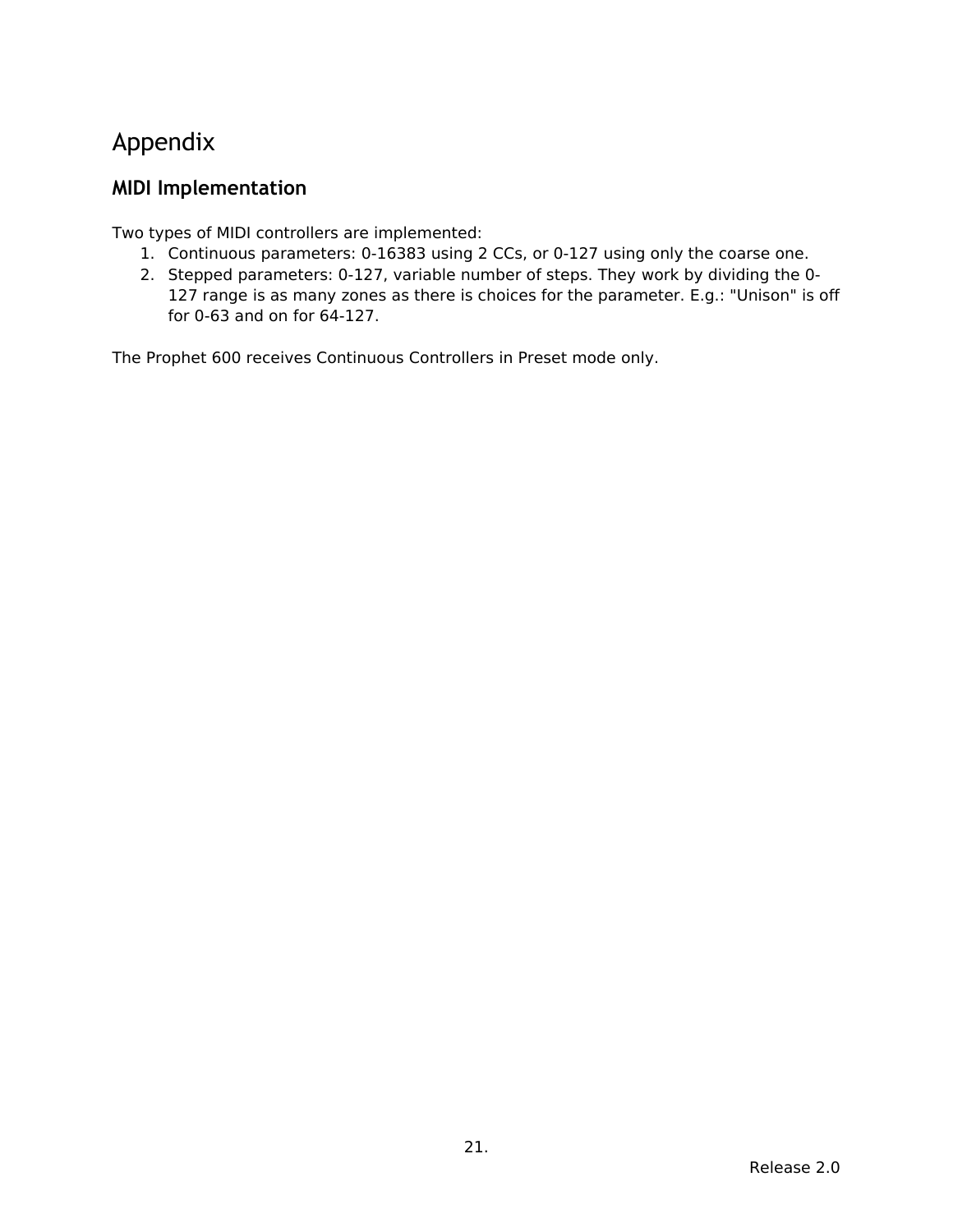| Parameter                         | <b>Type</b> | Coarse | Fine |
|-----------------------------------|-------------|--------|------|
| Osc A Frequency                   | Continuous  | 16     | 80   |
| Osc A Volume                      | Continuous  | 17     | 81   |
| Osc A Pulse Width                 | Continuous  | 18     | 82   |
| Osc B Frequency                   | Continuous  | 19     | 83   |
| Osc B Volume                      | Continuous  | 20     | 84   |
| Osc B Pulse Width                 | Continuous  | 21     | 85   |
| Osc B Fine                        | Continuous  | 22     | 86   |
| Cutoff                            | Continuous  | 23     | 87   |
| Resonance                         | Continuous  | 24     | 88   |
| <b>Filter Envelope Amount</b>     | Continuous  | 25     | 89   |
| <b>Filter Release</b>             | Continuous  | 26     | 90   |
| <b>Filter Sustain</b>             | Continuous  | 27     | 91   |
| <b>Filter Decay</b>               | Continuous  | 28     | 92   |
| <b>Filter Attack</b>              | Continuous  | 29     | 93   |
| Amp Release                       | Continuous  | 30     | 94   |
| Amp Sustain                       | Continuous  | 31     | 95   |
| Amp Decay                         | Continuous  | 32     | 96   |
| Amp Attack                        | Continuous  | 33     | 97   |
| Poly Mod Filter Amount            | Continuous  | 34     | 98   |
| Poly Mod Osc B Amount             | Continuous  | 35     | 99   |
| LFO Frequency                     | Continuous  | 36     | 100  |
| <b>LFO Amount</b>                 | Continuous  | 37     | 101  |
| Glide                             | Continuous  | 38     | 102  |
| Amp Velocity                      | Continuous  | 39     | 103  |
| <b>Filter Velocity</b>            | Continuous  | 40     | 104  |
| Modulation delay                  | Continuous  | 41     | 105  |
| Vibrato frequency                 | Continuous  | 42     | 106  |
| Vibrato amount                    | Continuous  | 43     | 107  |
| Unison detune                     | Continuous  | 44     | 108  |
| Arpeggiator clock                 | Continuous  | 45     | 109  |
| Osc A Saw                         | Stepped     | 48     | N/A  |
| Osc A Triangle                    | Stepped     | 49     | N/A  |
| Osc A Square                      | Stepped     | 50     | N/A  |
| Osc B Saw                         | Stepped     | 51     | N/A  |
| Osc B Triangle                    | Stepped     | 52     | N/A  |
| Osc B Square                      | Stepped     | 53     | N/A  |
| Sync                              | Stepped     | 54     | N/A  |
| Poly Mod Oscillator A Destination | Stepped     | 55     | N/A  |
| Poly Mod Filter Destination       | Stepped     | 56     | N/A  |
| LFO Shape                         | Stepped     | 57     | N/A  |
| <b>LFO Speed Range</b>            | Stepped     | 58     | N/A  |
| <b>LFO Mode Destination</b>       | Stepped     | 59     | N/A  |
| Keyboard Filter Tracking          | Stepped     | 60     | N/A  |
| Filter EG Exponential/Linear      | Stepped     | 61     | N/A  |
| Filter EG Fast/Slow               | Stepped     | 62     | N/A  |
| Amp EG Exponential/Linear         | Stepped     | 63     | N/A  |
| Amp EG Fast/Slow                  | Stepped     | 64     | N/A  |
| Unison                            | Stepped     | 65     | N/A  |
| <b>Assigner Priority Mode</b>     | Stepped     | 66     | N/A  |
| Pitch bender semitones            | Stepped     | 67     | N/A  |
| Pitch bender target               | Stepped     | 68     | N/A  |
| Modulation wheel range            | Stepped     | 69     | N/A  |
| Osc pitch mode                    | Stepped     | 70     | N/A  |
| Modulation wheel target           | Stepped     | 71     | N/A  |